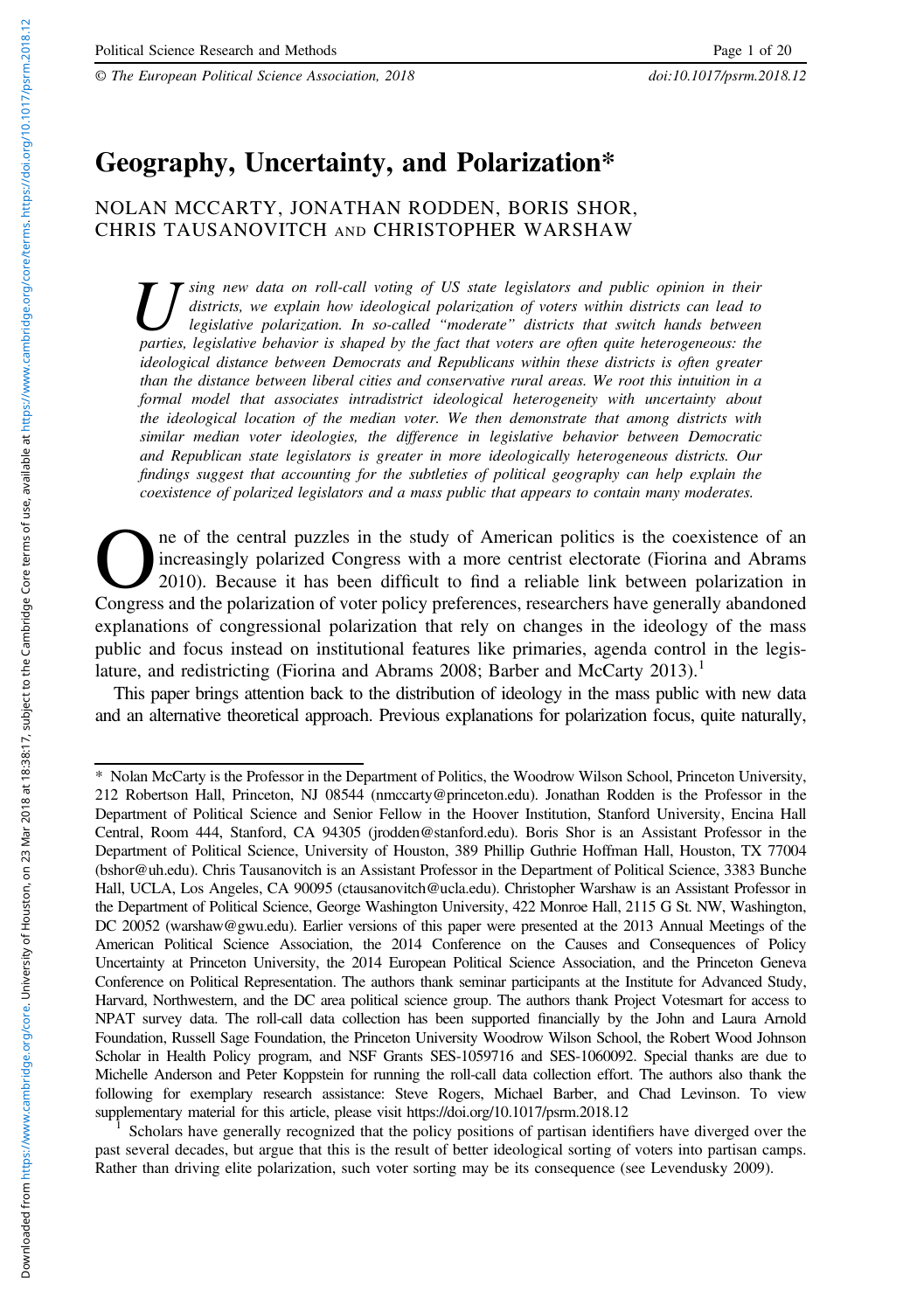on variation across the nation as a whole, or on the average or median traits of citizens in each district (e.g., Jacobson [2004;](#page-18-0) Clinton [2006;](#page-17-0) McCarty, Poole and Rosenthal [2006;](#page-18-0) Levendusky [2009\)](#page-18-0). This work follows from a long literature on representation that builds on Anthony Downs's [\(1957\)](#page-17-0) argument that two-candidate competition should lead to platforms that converge on the preferences of the median voter. The great majority of scholarship on this question, however, finds that the median voter is an inadequate predictor of candidate or legislator positions (Miller and Stokes [1963](#page-18-0); Ansolabehere, Snyder and Stewart [2001;](#page-17-0) Clinton [2006](#page-17-0); Bafumi and Herron [2010](#page-17-0)). Moreover, polarization in Congress (McCarty, Poole and Rosenthal [2006;](#page-18-0) McCarty, Poole and Rosenthal [2009](#page-18-0)) and state legislatures (Shor and McCarty [2011\)](#page-19-0) has been primarily a reflection of increasing differences in the way Republicans and Democrats represent otherwise similar districts. Consequently, it is unlikely that polarization can be explained purely by changes in the distribution of voter ideology across districts.

We take a different approach. We build upon a literature that focuses on the distribution of voter preferences within districts rather than the distributions of voter medians or means across districts (e.g., Bailey and Brady [1998;](#page-17-0) Gerber and Lewis [2004;](#page-18-0) Levendusky and Pope [2010;](#page-18-0) Ensley [2012](#page-17-0); Harden and Carsey [2012](#page-18-0); Stephanopoulos [2012\)](#page-19-0). We show that differences in the roll-call voting behavior of Democratic and Republican legislators are largest in the most ideologically heterogeneous districts. Our main contribution is empirical: this paper is the first to use a large-scale national data set of the votes of about 3000 legislators and the policy views of hundreds of thousands of constituents to test hypotheses about ideological heterogeneity. But first, we motivate these hypotheses with a theoretical model that builds on the work of Calvert [\(1985\)](#page-17-0) and Wittman [\(1983\)](#page-19-0), who argue that policy-motivated candidates might adopt divergent positions in the face of uncertainty about voter preferences. When candidates are uncertain about the ideological location of the median voter, they shade their platforms toward their or their party's more extreme ideological preferences. Our extension focuses on mechanisms by which voter heterogeneity produces more uncertainty about the median voter and therefore more polarization.

After presenting the formal model, we turn to an empirical analysis of the roll-call voting behavior of state legislators. Existing research on polarization in the United States focuses primarily on attempting to explain the dramatic growth of polarization in the US Congress (Poole and Rosenthal [1997](#page-18-0); McCarty, Poole and Rosenthal [2006\)](#page-18-0). The small empirical literature that examines how the distribution of voters' preferences within districts affects legislators' rollcall behavior has likewise focused on the US Congress (Bailey and Brady [1998;](#page-17-0) Jones [2003](#page-18-0); Bishin, Dow and Adams [2006;](#page-17-0) Ensley [2012](#page-17-0); Harden and Carsey [2012\)](#page-18-0). The notable exception is Gerber and Lewis [\(2004](#page-18-0)) who use data from the California Assembly and Senate.

Congressional polarization has moved in tandem with many potential explanatory variables. Thus, the literature's exclusive focus on Congress undermines efforts to test competing hypotheses. Moreover, most of the increase in polarization occurred prior to the years for which reliable estimates of voter ideology can be created at the district level. In this paper, we turn away from an analysis of change over time in the US Congress and focus instead on the considerable crosssectional and more limited longitudinal variation in state legislative polarization.

Our primary focus is on state legislative upper chambers, or state senates. This is a calculated choice that provides a desirable combination of substantial statistical power (several thousand observations of unique state legislators) and good measures of district heterogeneity (hundreds of individual survey respondents within each state Senate district). Congressional districts provide the latter without the former, while state lower chamber (state house or assembly) districts provide even more power, but substantially poorer measures of heterogeneity, based as they are on only a few dozen observations within each district. Nevertheless, we have run our models for both US House and state lower chambers, and have found substantially identical results. These estimates are detailed in the Supplementary Appendix C and D.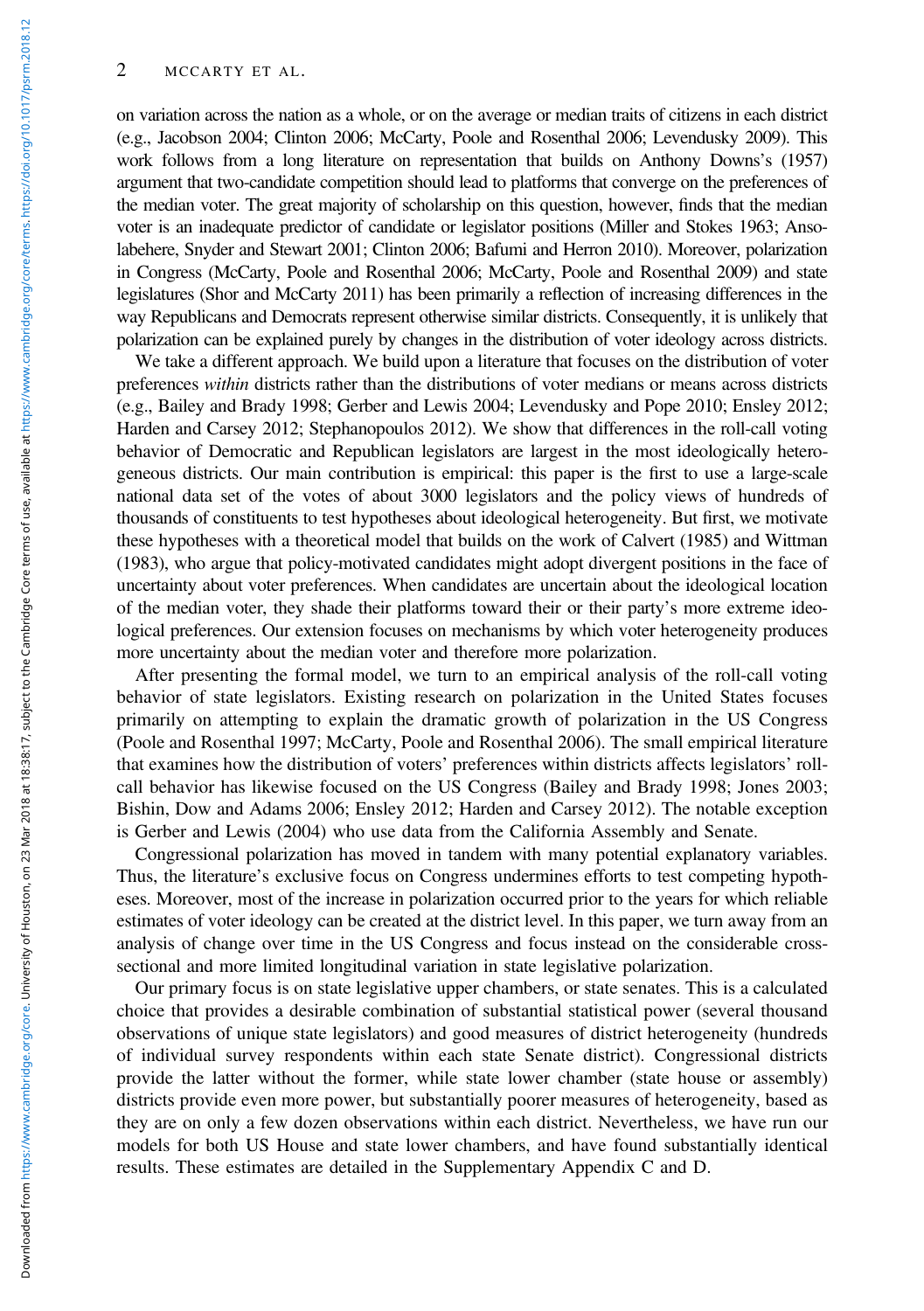Building on the work of McCarty, Poole and Rosenthal ([2009\)](#page-18-0), we match upper chamber districts that are as similar as possible with respect to ideology, showing that (1) as in the US Congress, there is considerable divergence in roll-call voting across otherwise identical districts controlled by Democrats and Republicans, and (2) this inter-district divergence is a function of within-district ideological heterogeneity. Given the panel structure of our data, we also have a set of observations of within-district switches in party control. We find that the change in legislator ideal point associated with such a partisan switch is substantially larger in heterogeneous districts.

We conclude with a discussion of the implications of these findings for the polarization literature. Based on our findings, we find it quite plausible that the rise of polarization in the US Congress has been driven in part by increasing within-district heterogeneity associated with the demographic and residential transformations of recent decades. Moreover, our results offer skepticism about redistricting reforms aimed at creating more ideologically heterogeneous districts as a cure for legislative polarization (McCarty, Poole and Rosenthal [2009](#page-18-0); Masket, Winburn and Wright [2012\)](#page-18-0). Finally, the utility of these results for explaining polarization suggests that future research on representation should take seriously the idea that the distribution of preferences within districts may be important for determining the positions of legislators, who must balance competing strategic considerations as well as their own preferences in deciding what policy positions to uphold (Fiorina [1974\)](#page-17-0). The arrival of very large data sets on public opinion and legislative behavior is now making this type of empirical exercise possible.

### POLARIZATION IN THE MASS PUBLIC AND STATE LEGISLATURES

We begin by reviewing some of the stylized facts and research findings that motivate the paper. First, we examine the geographic distribution of voter ideology within states. One of the obstacles to previous research on this topic is that scholars have lacked good measures of the mass public's ideology at the individual level in each state. Existing research primarily relies on measures of ideological self-placement on relatively small national surveys (Jones [2003](#page-18-0); Bishin, Dow and Adams [2006\)](#page-17-0), economic and demographic characteristics (Bailey and Brady [1998;](#page-17-0) Stephanopoulos [2012\)](#page-19-0), or state-level survey responses (Harden and Carsey [2012](#page-18-0); Kirkland [2014\)](#page-18-0) to measure preference distributions.<sup>2</sup> However, Tausanovitch and Warshaw [\(2013](#page-19-0)) demonstrate how to estimate the ideal points of survey respondents from their policy views on several surveys and project them onto a common scale, allowing for vastly larger sample size. They bridge together the ideal points of survey respondents from eight recent large-sample surveys using survey responses on a battery of policy questions. Although these surveys ask different questions, a smaller survey asks questions from all of the other surveys. This "supersurvey" facilitates comparisons across all of the other samples. Using a scaling model not unlike factor analysis, they are able to produce a single ideological score for every respondent, which summarizes each respondent's views on the many policy questions they were asked. See Supplementary Appendix A for more details.

The resulting data set has a measure of the ideological preferences of over 350,000 respondents on a common left-right scale.<sup>3</sup> The ideal point for a given individual signifies the

<sup>&</sup>lt;sup>2</sup> Notable exceptions are Gerber and Lewis ([2004](#page-18-0)), who estimate ideal points using ballot measures in California, and Levendusky and Pope ([2010\)](#page-18-0), who calculate congressional district-level heterogeneity estimates

 $3$  Tausanovitch and Warshaw's [\(2013\)](#page-19-0) estimates of the mass public's ideal points are based on survey data from the 2000 and 2004 National Annenberg Election Surveys and the 2006–2012 Cooperative Congressional Election Studies.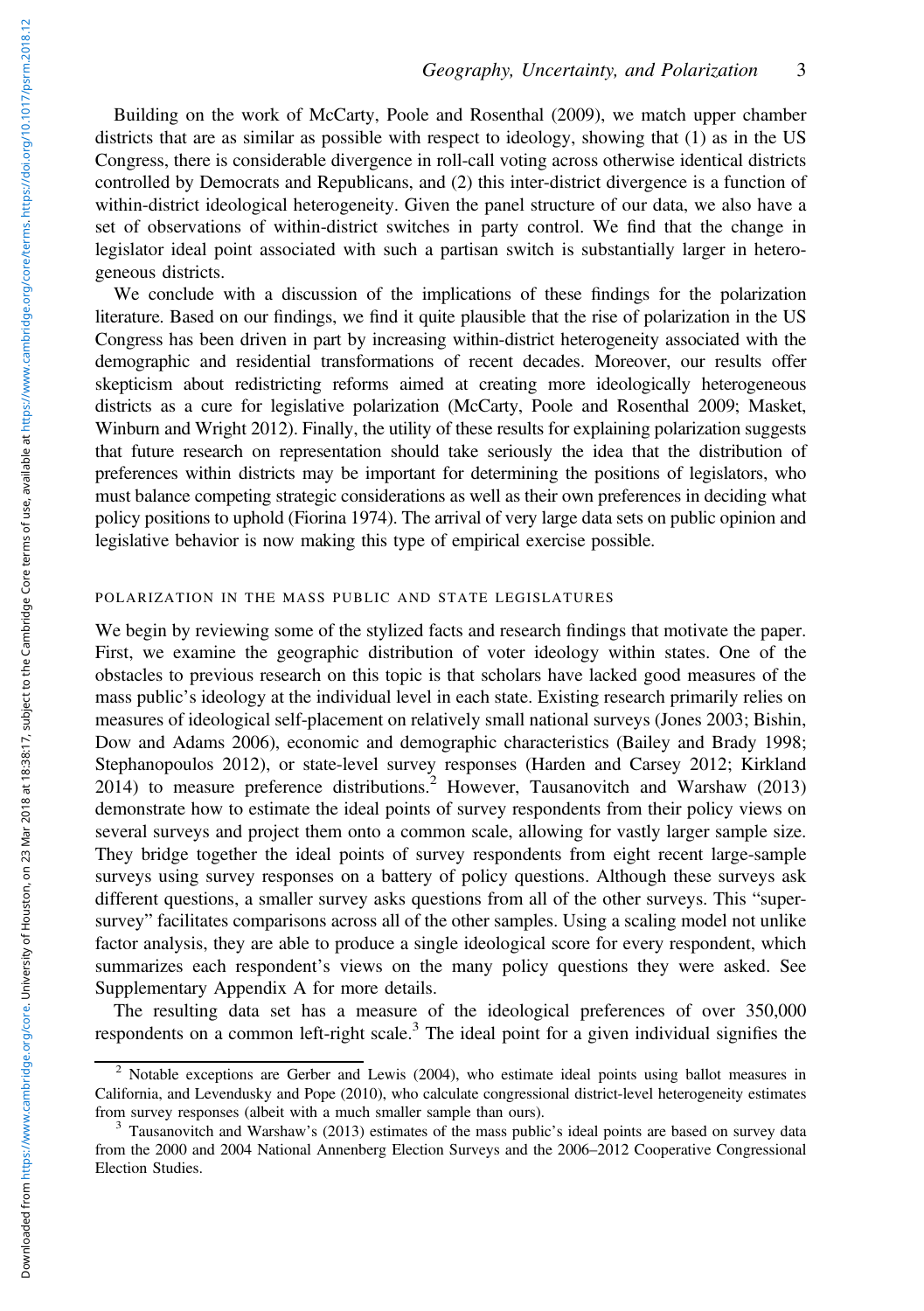

Fig. 1. Distributions of legislator and district median ideal points

Note: This plot shows the distribution of legislators' ideal points and the median citizen's ideal point in each district. It indicates that the distribution of legislators' ideal points is much more polarized than the ideal points of the median citizens.

liberalness or conservativeness of that individual. These data on the ideological preferences of hundreds of thousands of Americans enable us to increase dramatically the size of survey samples for small geographic areas, which makes it possible to characterize not only the mean or median position, but also the nature of the overall distribution of citizens' ideological preferences within states and legislative districts.

These data enable a new approach to what has become a classic question in American politics: is the mass public responsible for ideological polarization in legislatures? The current literature answers with a tentative "no," based on time series analysis of the US Congress, where legislative polarization has grown but the ideological distance between Democratic and Republican voters began growing much later and at a slower rate. Addressing the question at the state level requires new data and measures. Using a combination of archival and online data gathering, Shor and McCarty ([2011\)](#page-19-0) estimated ideal points of members of state legislatures from a large data set of roll-call votes cast between 1993 and 2015. These estimates once again summarize positions on large numbers of roll-call votes using a simple measurement model. However, no comparisons across different states are possible without some method to account for the fact that agendas are vastly different across states. That "bridging" is facilitated by a survey that asks candidates from different states about their policy positions using the same questions (see Shor and McCarty [2011](#page-19-0), 532–3). Individual-level measurements can be then aggregated in a variety of ways to make statements about states as a whole.

Combining the data on ideological distributions of voters and positions of state legislators provides the opportunity to take a first look at the relationship between district heterogeneity and legislative polarization. If legislative polarization is a function of ideological polarization of voters across districts, we would expect to see the familiar bimodal distribution of legislator ideal points mirrored in the distribution of district-level median ideal points of voters. Figure 1 displays kernel densities of both measures across all state upper chambers. There is sharp divergence between the roll-call votes of Democrats and Republicans, but the distribution of median ideology across districts has a single peak. The disjuncture is even more extreme when one examines these distributions separately for each state. Thus Fiorina's [\(2010](#page-18-0)) puzzle reappears at the district level: there is a large density of moderate districts, but in many states the middle of the ideological distribution is not well represented in state legislatures (Shor [2014](#page-18-0)). The same is true for the US Congress (Rodden [2015\)](#page-18-0).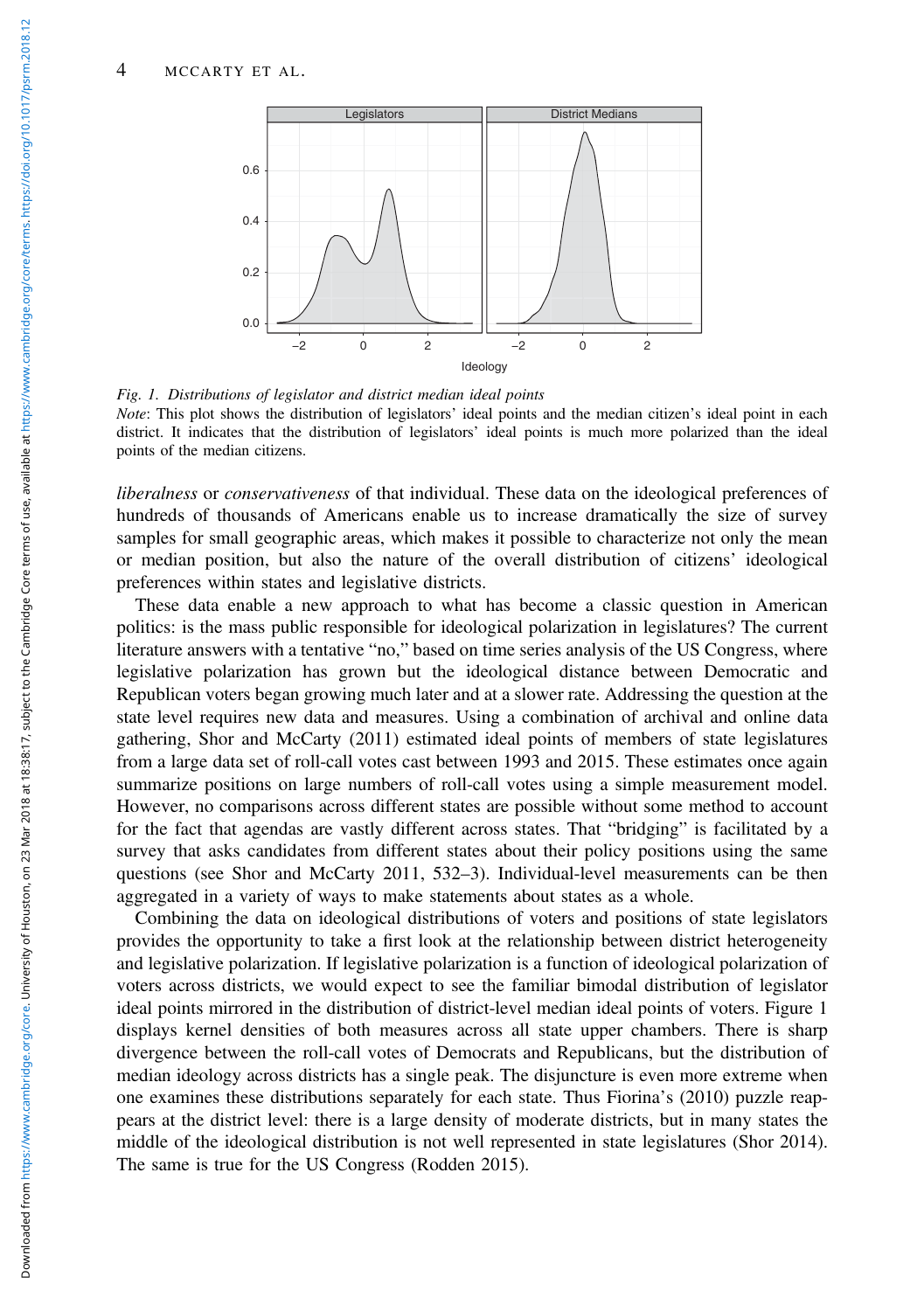<span id="page-4-0"></span>

Fig. 2. Legislative polarization and ideological heterogeneity

Note: These plots show the correlation between legislative polarization and the between-district (a) and within-district (b) polarization of citizens in each state.

Next, we examine cross-state variation in the polarization of legislatures that we measure as the distance in ideal point estimates between state legislative Democratic and Republican medians (averaged across chambers). A commonly held view is that polarization reflects the way in which voters are allocated across districts. If this were the case, we would expect to see that our measure of legislative polarization correlates strongly with the variation of district medians within each state. In the top panel of Figure 2, we examine this hypothesis by plotting the degree of legislative polarization against across-district ideological heterogeneity in the mass public for each state (measured as the standard deviation of the district-level ideology estimates). Indeed, we find a correspondence between across-district heterogeneity and the polarization of the legislature.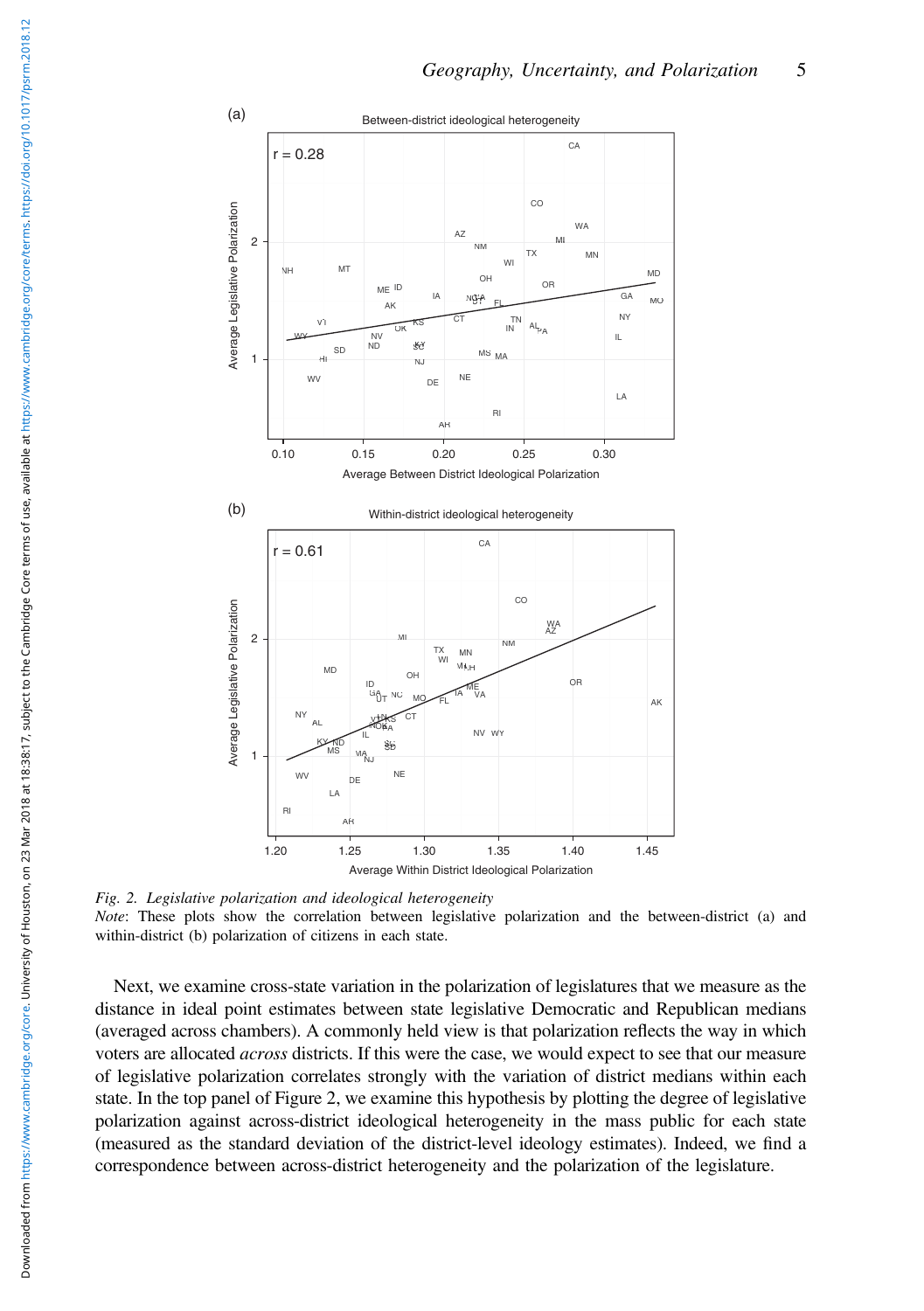<span id="page-5-0"></span>

Fig. 3. Average district ideology and within-district polarization Note: This plot shows the relationship between the median citizens' ideological preferences and the heterogeneity of citizens' preferences in each state senate district in the country.

This relationship, however, leaves a large part of the variance unexplained. In the bottom panel of [Figure 2](#page-4-0) we test a different proposition—that heterogeneity within districts correlates with legislative polarization. The horizontal axis captures the average within-district standard deviation of our ideological scale for district opinion. Again we find a systematic relationship, stronger indeed than that for between-district heterogeneity. Not only is legislative polarization correlated with across-district ideological heterogeneity, but the states with the highest levels of within-district heterogeneity, such as California, Colorado, and Washington, are also clearly those with the highest levels of legislative polarization.

If district heterogeneity impacts polarization, it is important to understand what sorts of districts have this feature. More specifically, what is the relationship between ideology—how conservative or liberal a district is on average—and that district's heterogeneity? Figure 3 plots our measure of the standard deviation of public ideology for each state senate district on the vertical axis, and our estimate of mean ideology of the district on the horizontal axis. The left side of the inverted u-shape of the lowess plot in Figure 3 shows that the far-left urban enclaves are ideologically relatively homogeneous. The same is true for the conservative exurban and suburban districts on the right side of the plot.<sup>4</sup>

The most internally heterogeneous districts are those in the middle of the ideological spectrum. In other words, the districts with the most moderate ideological means—the so-called "purple" districts where the presidential vote share is most evenly split—tend to be places where the electorate is most heterogeneous. These are the districts that switch back and forth between parties in close elections and determine which party controls the state legislature. Reformers often idealize such moderate districts because it is believed that they are most conducive to the political competition that is supposed to

<sup>&</sup>lt;sup>4</sup> One might be concerned that the inverted u-shape in Figure 3 is driven by the truncation of the ideology scale. For example, a district with an extreme conservative average must have a low variance because it can have no voters with a conservatism score above the maximum. However, the truncation would only affect the standard deviations of districts with averages close to the extremes. But it is clear in Figure 3 that the relationship is not driven by extreme values, and the lowess plot peaks in the middle of the distribution, well beyond the point at which truncation could reasonably have an effect.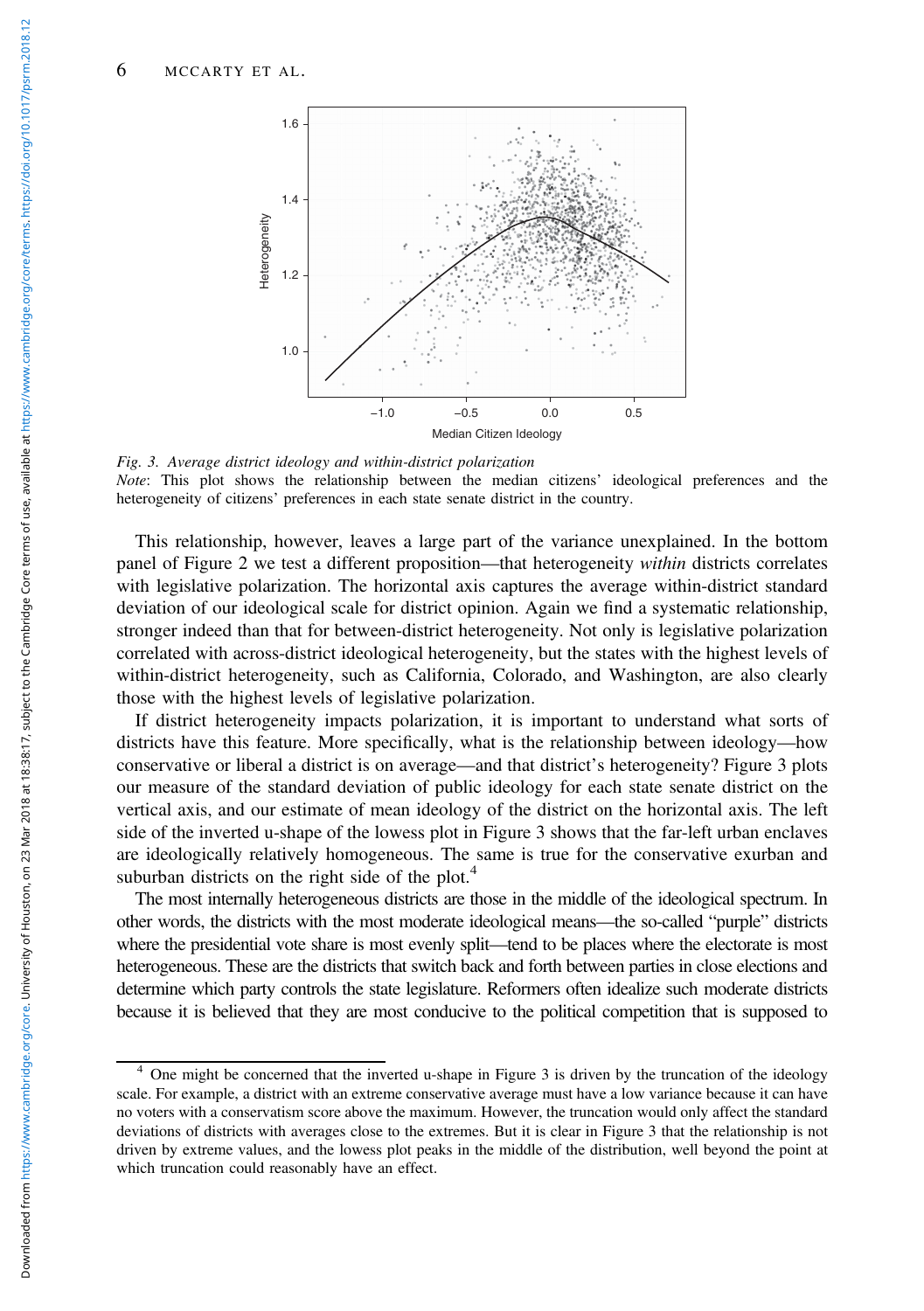produce moderate representation. But as we will show, the fact that such districts are more likely to be heterogeneous mitigates their ability to elect moderate legislators. A takeaway from [Figure 3](#page-5-0) is that state senate districts come predominately in three flavors: "liberal," "conservative," or "moderate but heterogeneous." Our argument is that *none* of these are conducive to centrist representation.

To better understand why moderate districts are so often heterogeneous, it is useful to take a closer look at an example of the distribution of ideology in Colorado, a highly polarized state. The top portion of [Figure 4](#page-7-0) zooms in on the pivotal "purple" Denver–Boulder suburban corridor, representing the centroids of precincts with dots.<sup>5</sup> The identification numbers of the districts with the most ideologically moderate means are displayed on the map, and the bottom portion of [Figure 4](#page-7-0) presents kernel densities capturing the distribution of our ideological scale within each corresponding district.

The kernel densities show that these "moderate" districts are very heterogeneous internally. Several of these are relatively compact formerly white districts in the suburbs that have experienced large inflows of Hispanics in recent years. These districts contain a mix of Democratic, Republican, and evenly divided precincts. Another type of internally polarized district is exemplified by Districts 15 and 16—sprawling, sparsely populated districts that contain rural conservatives and concentrated pockets of progressives.

Throughout the United States, our estimates of within-district ideology tell a similar story. Districts in the urban core of large cities are homogeneous and liberal. Yet many of their surrounding suburban districts are quite ideologically heterogeneous—a phenomenon that is driven in large part by the growing racial, ethnic, and income heterogeneity of American suburbia (Orfield and Luce [2013\)](#page-18-0). As for rural districts, some are overwhelmingly white, sparsely populated, and conservative, but in many cases, they also include countervailing concentrations of progressive voters surrounding colleges, resort communities, mines, 19th century manufacturing outposts, or Native American reservations.

These initial findings motivate the remainder of the paper: in the middle of each states' distribution of districts lies a set of potentially pivotal districts that are ideologically moderate on average, but where voters are often quite heterogeneous and characterized by a lower density of moderates than one might expect. Moreover, this within-district ideological heterogeneity is a good predictor of polarization in state legislatures.

But given the logic of the median voter, why would electoral competition in these pivotal but heterogeneous districts generate such polarized legislative representation? The remainder of the paper develops a simple intuition: relative to a homogeneous district where voters are clustered around the district median, candidates in such heterogeneous districts face weaker incentives for platform convergence due to uncertainty about the ideology of the median voter.

## A FORMAL MODEL

In this section, we extend a canonical model of electoral competition to provide some intuition about a possible of linking heterogeneity to polarization. Following Wittman [\(1983](#page-19-0)) and Calvert [\(1985\)](#page-17-0), assume that there are two political parties with preferences over a single policy dimension X. Party  $L$  prefers that policies be as low as possible and party  $R$  wants policy to be as high as possible.<sup>6</sup> Thus  $u_R(x) = x$  and  $u_I(x) = -x$ .

<sup>5</sup> Maps made in ArcMap 10.3.1 using data from the Harvard Election Data Archive (Ansolabehere, Ban and Snyder [2017](#page-17-0)) and the National Historical Geographic Information System (Manson et al. [2017](#page-18-0)). See the Online

The assumption that each party has monotonic preferences greatly simplifies the exposition. If each party had an interior ideal point, the basic results would not change.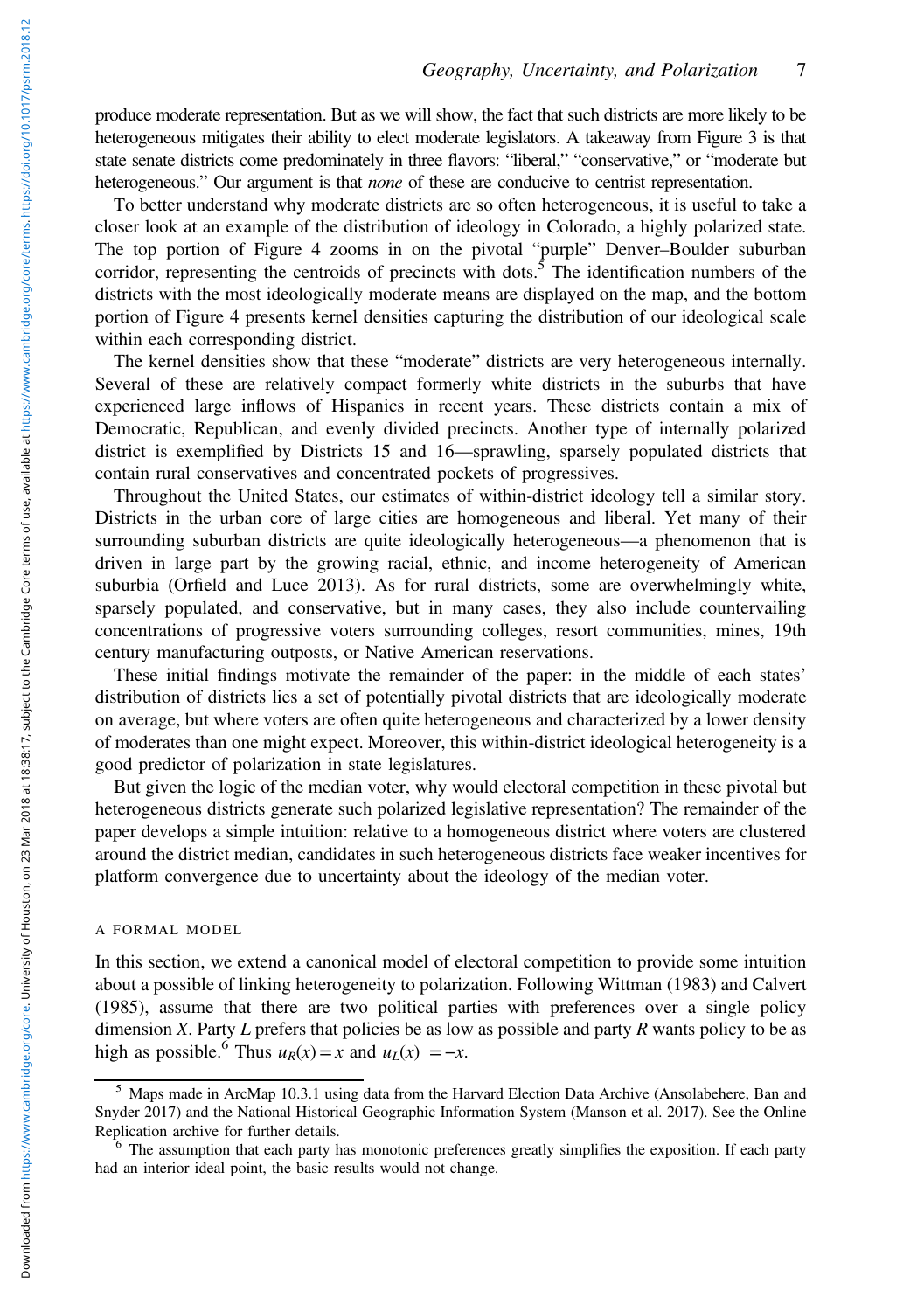<span id="page-7-0"></span>



Fig. 4. Within-district distributions of votes and ideology, selected Colorado senate districts Note: (a) Precinct-level 2008 Obama vote share; (b) within-district distribution of ideology, pivotal districts.

We assume that the parties are uncertain about the distribution of preferences among voters who will turnout in a general election. The parties share common beliefs that the ideal point of the median (and decisive) voter  $m$  is given by probability function  $F$ . We assume that the median voter has preferences that are single-peaked and symmetric around m.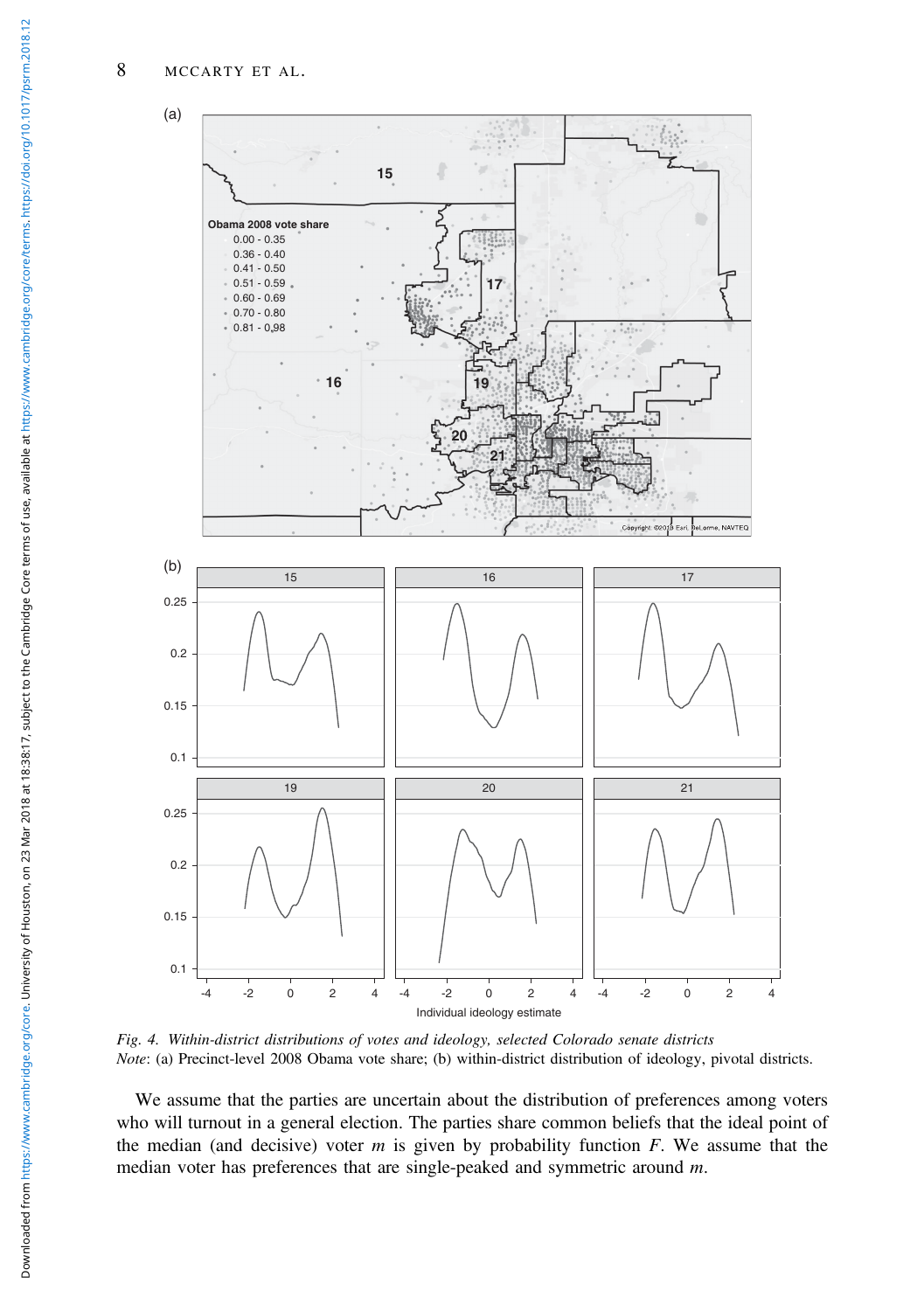Prior to the election, parties L and R commit to platforms  $x_L$  and  $x_R$ .<sup>7</sup> Voter m votes for the party with the closest platform. Therefore, party L wins if and only if  $m \leq \frac{x_L + x_R}{2}$ . Therefore, we may write the payoffs for the parties as follows:

$$
U_L(x_L, x_R) = F\left(\frac{x_L + x_R}{2}\right)u_L(x_L) + \left[1 - F\left(\frac{x_L + x_R}{2}\right)\right]u_L(x_R),\tag{1}
$$

and

$$
U_R(x_L, x_R) = F\left(\frac{x_L + x_R}{2}\right)u_R(x_L) + \left[1 - F\left(\frac{x_L + x_R}{2}\right)\right]u_R(x_R). \tag{2}
$$

The first-order conditions for optimal platforms are  $8$ 

$$
-F\left(\frac{x_L + x_R}{2}\right) + \frac{1}{2}\left[F'\left(\frac{x_L + x_R}{2}\right)\right](x_R - x_L) = 0,\tag{3}
$$

$$
\[1 - F\left(\frac{x_L + x_R}{2}\right)\] - \frac{1}{2} \left[ F'\left(\frac{x_L + x_R}{2}\right) \right] (x_R - x_L) = 0. \tag{4}
$$

It is straightforward to establish that convergence is not an equilibrium. Suppose  $x_L = x_R = x$ , then the first-order conditions become  $F(x) = 1 - F(x) = 0$  which obviously cannot hold. Thus, the only candidate equilibrium is one where  $x_L^* < x_R^*$ . Thus, when there is uncertainty about the median voter, the candidates diverge in equilibrium. Conversely, if the median voter is known with certainty, then candidates converge as predicted by Downs.

Now, we can establish the direct relationship between uncertainty and polarization by re-writing the first-order conditions as:

$$
\frac{F'(\tilde{x})}{F(\tilde{x})} = \frac{F'(\tilde{x})}{1 - F(\tilde{x})} = \frac{2}{x_R - x_L},
$$
\n<sup>(5)</sup>

where  $\tilde{x} = \frac{x_L + x_R}{2}$ . Equation 5 implies that  $1 - F(\tilde{x}) = F(\tilde{x})$  which implies that  $\tilde{x}$  equals the median of F,  $\overline{m}$ . Moreover,  $x_R - x_L = \frac{1}{F'(\overline{m})}$ .

This result is summarized in Proposition 1.

PROPOSITION 1: Let F be a distribution function with median  $\overline{m}$ , then

- (a) there exists a pure strategy Nash equilibrium such that  $x_L^* = \overline{m} \frac{1}{2F(\overline{m})}$  and  $x_R^* = \overline{m} + \frac{1}{2F(\overline{m})}$ ,
- (b) the level of divergence is  $x_R^* x_L^* = \frac{1}{F(\overline{m})}$ .

The upshot of the proposition is that the divergence between candidates is proportional to the inverse of the density at the median of the distribution of median voters. When there is a lot of mass around the median of the distribution, electoral competition drives the parties toward convergence. When there is less mass around the median and more in the tails, policy-seeking parties will choose more divergent candidates.

To generate an observable comparative static on the distribution of median voters, we assume somewhat more structure for  $F$ . Let  $F$  be a member of the symmetric, scalable family of distributions so that  $F(m) = \overline{F(\frac{m - \overline{m}}{\sigma})}$  where  $\overline{F}$  is a symmetric distribution with mean and median of  $\overline{m}$ . Since  $\overline{F}$  is symmetric, the scale parameter  $\sigma$  induces mean- and median-preserving spreads, and

<sup>&</sup>lt;sup>7</sup> In equilibrium, it must be the case that  $x_L \le x_R$  otherwise each party would prefer to lose to the other. <sup>8</sup> The second-order conditions will be met so long as F is neither too concave nor convex.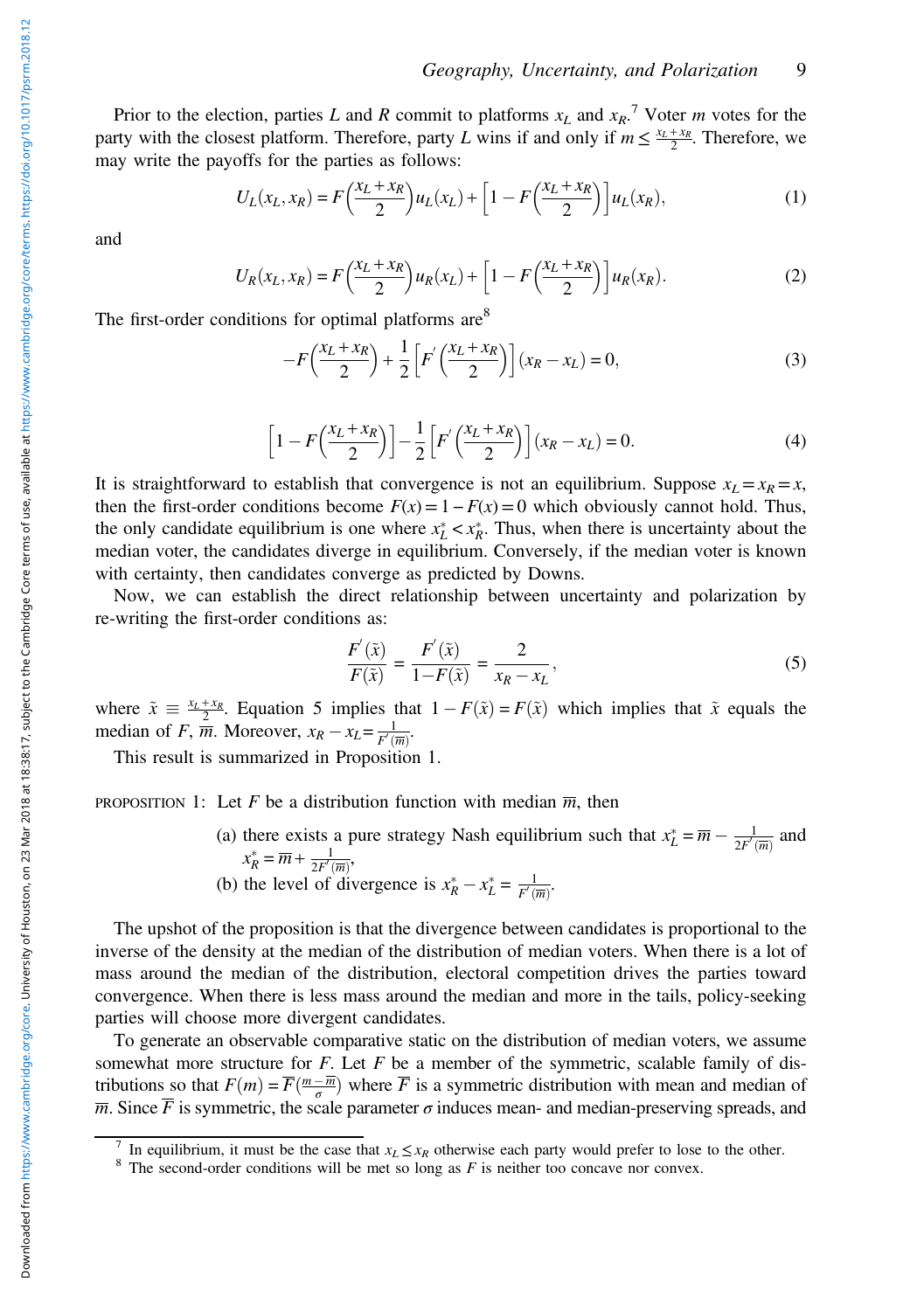is thus directly related to the variance of  $m$ . With these additional assumptions, the equilibrium candidate divergence is  $x_R^* - x_L^* = \frac{\sigma}{F(0)}$ . Thus, divergence is directly proportional to  $\sigma$  and is consequently increasing in the variance of m. This result is stated in the following corollary.

## COROLLARY 1: If  $F$  is symmetric, scalable distribution, in the symmetric Nash equilibrium described in Proposition 1, the equilibrium level of divergence is increasing in the variance of m.

To illustrate the proposition and corollary, consider a couple of examples. First, assume that  $m$  is distributed normally with mean 0 and standard deviation s. In this case,  $x_R^* - x_L^* = s\sqrt{2\pi}$ . Therefore, the equilibrium level of divergence is increasing in s. Similarly assume that m is distributed  $u[-a, a]$ ,  $x_R^* - x_L^* = 2a$ . Therefore divergence is increasing in a and hence the variance of m.<sup>9</sup>

Our results establish that uncertainty about the median voter can contribute to candidate divergence. The next step is to connect uncertainty about the median voter to the underlying preference heterogeneity of the district. To motivate this connection, we assume that beliefs about the distribution of the district median are formed by public pre-election polls of the district.

To keep things simple, assume that parties do not know the distribution of the median voter, have diffuse priors, and rely on a poll with sample size N to generate posterior beliefs about the distribution of m. Let  $G(x)$  be the distribution function for voter ideal points. Let  $\mu$  be the median ideal point and  $\sigma^2$  be the variance of ideal points—our measure of heterogeneity.

A standard result from sampling theory suggests that the sample median from a poll of  $N$ voters is asymptotically distributed normally with mean  $\mu$  and  $s^2 = \frac{1}{4(N+1)(G'(\mu))^2}$ . Therefore, the variance in the estimate of the median ideal point is a decreasing function of the density of median voter in the district. In turn this implies that the equilibrium level of divergence following a public poll would be

$$
x_R^* - x_L^* = \sqrt{\frac{\pi}{2(N+1)G'(\mu)^2}}.
$$

Thus, given enough data to precisely estimate the density of the median of each district, we could use those estimates as predictors of the level of divergence between the candidates in the district. Unfortunately, while we have a relatively large number of observations per district, precise estimation of the densities  $G'(\mu)$  remains formidable. But we can, however, use the variance of the distribution in each district as a proxy. For example, if the distribution of voter ideal points is normal, we can directly relate the variance of the estimated median to the variance of the overall median so that  $s^2 = \frac{\sigma^2 \pi}{2(N+1)}$ .<sup>10</sup> Thus, the equilibrium divergence is  $x_R^* - x_L^* = \frac{\sigma \pi}{\sqrt{N+1}}$ .

<sup>&</sup>lt;sup>9</sup> Below we justify the restriction to symmetric distributions of  $m$ , but it is worth noting that the linkage between divergence and the variance of m holds for a wide variety of non-symmetric distributions. These include the exponential, Weibull, log-normal, logisitic, and log-logistic distributions.  $10$  One concern is the assumption that N is exogenous to the heterogeneity in the district. Perhaps, large-sample

sizes will be used in heterogeneous districts so as to produce as precise estimates of the median as in homogeneous districts. It is worth noting, however, that the parties have no incentive to contribute to a *public* poll. Doing so would reduce divergence without changing the electoral probabilities. Since the parties are policy-motivated, both would be worse off. Suppose, however, that the polls were conducted by the news media with the goal of reducing divergence. Suppose the media perceives a linear loss in divergence, but must pay  $\varepsilon$  per polling respondent. In the case of normally distributed voter ideal points, the optimal sample size is  $N^* = \left(\frac{\sigma \pi}{2\epsilon}\right)^{\frac{2}{3}} - 1$ . Therefore, the equilibrium divergence is  $(2\sigma^2 \pi^2 \epsilon)^{\frac{1}{3}}$  which is still an increasing function of  $\sigma$ . So while the press does poll more in heterogeneous electorates, uncertainty about the median voter continues to be related to the variance of voter ideal points.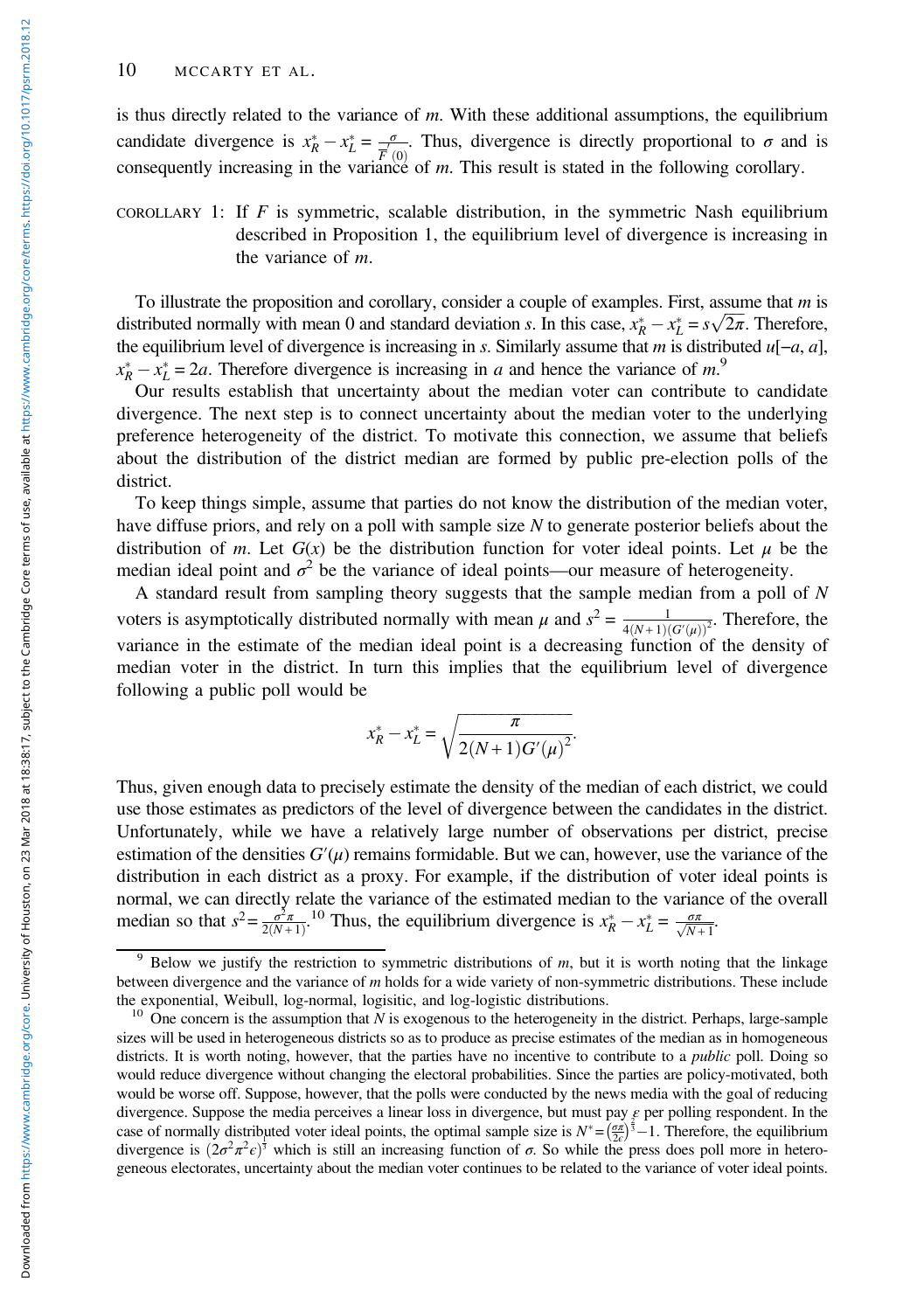For other distributions, the relationship between  $G'(\mu)$  and  $\sigma^2$  is less direct. But there is a large class of parametric distributions for which the density at the median is lower when the variance is larger. Any symmetric distribution such as the t-distribution, uniform, and others symmetric beta family must have this property. Non-symmetric distributions with this property include the log-normal, exponential, and Weibull.

The arguments above show a direct relationship between the variance of the voter ideal points and the level of uncertainty about the location of the median voter for a wide variety of ideal point distributions. Other plausible features of elections also work to strengthen the relationship between heterogeneity and the residual uncertainty following the public poll. One empirically plausible feature is that voters with more extreme ideal points are more likely to turnout on election day. This, of course, has the effect of overweighting the voters with extreme preferences. Consequently, turnout would be generated by a weighted distribution where the weights are highest for extreme voters and lead to more uncertainty about the median following any poll.<sup>11</sup>

Another source of electoral uncertainty are partisan and ideological tides which may lead turnout to be higher or lower in different parts of the ideological spectrum from election to election. The effect of such tides are likely to be magnified in heterogeneous districts.<sup>12</sup>

One might also ask why we rely on measures of heterogeneity rather than directly measure  $F$ , the probability distribution of the median voter. The simplest answer is that estimates of  $F$  are infeasible. Only recently have district-level data on voter preferences become available. However, even if we could estimate median voters for a set of longitudinal data on each district, this empirical distribution may not closely match the  $F$  that is observed by the parties in a specific election. Rational political actors must forecast conditions for each race based on possibly unique features of down-ballot and up-ballot races on the ideological composition of the electorates. A researcher who wishes to estimate  $F$  is in the unenviable position of modeling the ex ante expected turnout effects of many different candidates in many different races. Such a modeling exercise, even if feasible, is beyond the scope of this paper.

While the variance of the distribution of preferences is an imperfect predictor of electoral uncertainty, we have shown that the variance of voter ideal points will be associated with electoral uncertainty in a broad class of distributions and assumptions. We recognize that there are many theoretical possibilities that could motivate the link between heterogeneous preferences and legislative polarization. Our intention is to demonstrate one such possibility as a starting point. We would encourage other researchers to examine competing theoretically motivated explanations.

#### RESEARCH DESIGN

Our formal model suggests the following empirical strategy. We would like to estimate the model:

$$
divergence_i = \beta V(m_i) + \gamma z_i + \epsilon_i,
$$
\n(6)

where *divergence*; is the distance between the two-candidates in district i,  $V(m_i)$  the variance of the median voter in district i, and  $z_i$  a set of control variables. The theoretical model suggests that  $\beta$  > 0. Unfortunately, we only observe the winning candidates of the elections. Therefore,

<sup>&</sup>lt;sup>11</sup> See the working paper version for a formalization of this argument where we also prove for the case of symmetric distributions, distributions of ideal points with larger variances produce more electoral uncertainty when turnout is correlated with extreme preferences. Again polling estimates of the median "likely voter" will contain more uncertainty when the variance of ideal points in larger. Thus, heterogeneous districts will generate more electoral uncertainty even when turnout is correlated with extreme preferences.

 $12$  The working paper version of this article uses a simple model of tides to show that variation in electoral tides increases the post-polling uncertainty of the median voter to a larger degree in heterogeneous districts.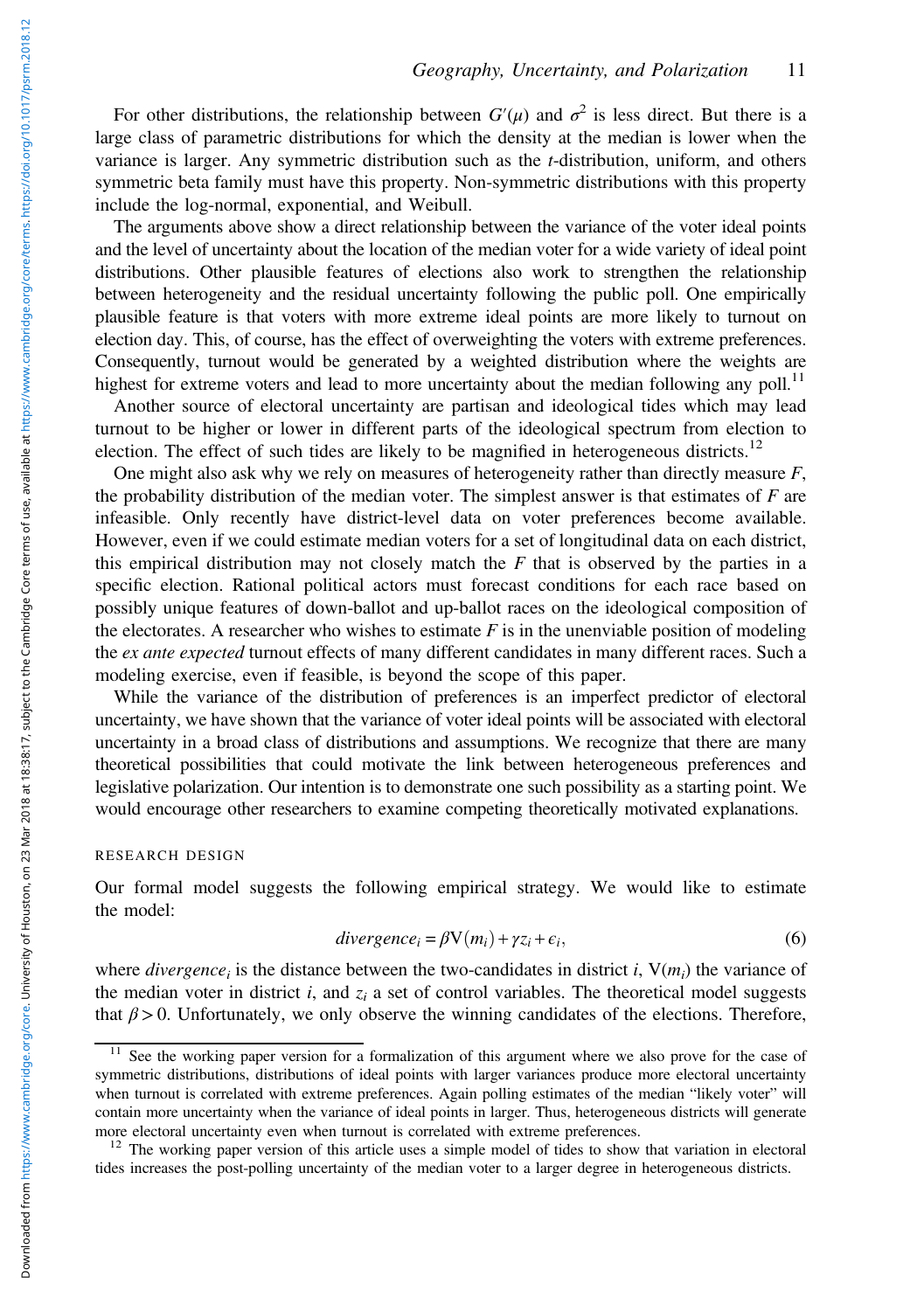we follow the approach of McCarty, Poole and Rosenthal ([2009\)](#page-18-0), who decompose partisan polarization into roughly two components. The first part, which they term *intradistrict* divergence is simply the difference between how Democratic and Republican legislators would represent the same district. The remainder, which they term sorting, is the result of the propensity for Democrats to represent liberal districts and for Republicans to represent conservative ones.<sup>13</sup>

To formalize the distinction between divergence and sorting, we can write the difference in party mean ideal points as

$$
E(x|R) - E(x|D) = \int \left[ E(x|R,z) \frac{p(z)}{\overline{p}} - E(x|D,z) \frac{1 - p(z)}{1 - \overline{p}} \right] f(z) dz,
$$

where x is an ideal point, R and D are indicators for the party of the representative, and z a vector of district characteristics. We assume that z is distributed according to density function  $f$ and that  $p(z)$  is the probability that a district with characteristics z elects a Republican. The term  $\bar{p}$  is the average probability of electing a Republican. The average difference between a Republican and Democrat representing a district with characteristics z,  $E(x|R,z) - E(x|D,z)$ , captures the intradistrict divergence, while variation in  $p(z)$  captures the sorting effect.

Estimating the average intradistrict divergence (AIDD) is analogous to estimating the average treatment effect of the non-random assignment of party affiliations to representatives. There is a large literature discussing alternative methods of estimation for this type of analysis. For now we assume that the assignment of party affiliations is based on observables in the vector  $z$ . If we assume linearity for the conditional mean functions, that is,  $E(x|R, z) = \beta_1 + \beta_2 R + \beta_3 z$ , we can estimate the AIDD as the ordinary least squares (OLS) estimate of  $\beta_2$ .

Our claim is that the AIDD is a function of uncertainty over the location of the median voter within districts which we have proxied by the variance of the voter's ideal points. We use two empirical strategies to examine whether the AIDD is greater in more heterogeneous districts. First, we use OLS-based regression models of the form:

$$
x_i = \alpha + \beta_1 V(m_i) + \beta_2 Party_i + \beta_3 V(m_i) x Party_i + \gamma z_i + \delta_{j[i]} + \epsilon_i,
$$
\n(7)

where  $x_i$  is the ideological position of the incumbent in district *i*, Party<sub>i</sub> an indicator that equals 1 if the incumbent is a Republican and −1 if she is a Democrat, γ a vector of district-level covariates, and  $\delta$  a random effect for each census division or state. If  $V(m)$  has a polarizing effect,  $\beta_3 > 0$  as it moves Republicans to the right and Democrats to the left.

One complication is that there may be unobserved factors that lead to across-state variation in polarization (i.e., the distance between parties within each state). For instance, variation in primary type or other institutions could affect polarization. As a result, we subset the data and estimate the model separately for each party. This allows us to use census division and statelevel random coefficients to account for anytime invariant, unobserved factors lead to acrossstate variation in polarization within parties. Thus, our regression models show the relationship between legislators' ideal points and the amount of district-level heterogeneity within each census division or state, depending on the model. This specification also allows  $\beta$  and other coefficients to vary across parties.

Second, because the functional forms used in our OLS models are somewhat restrictive, we also use matching estimators to check the robustness of our main results (Ho et al. [2007](#page-18-0)). Intuitively, these estimators match observations from a control and treatment group that share similar characteristics  $z$  and then compute the average difference in roll-call voting behavior

<sup>&</sup>lt;sup>13</sup> This concept is closely related to what we refer to above as between-district polarization.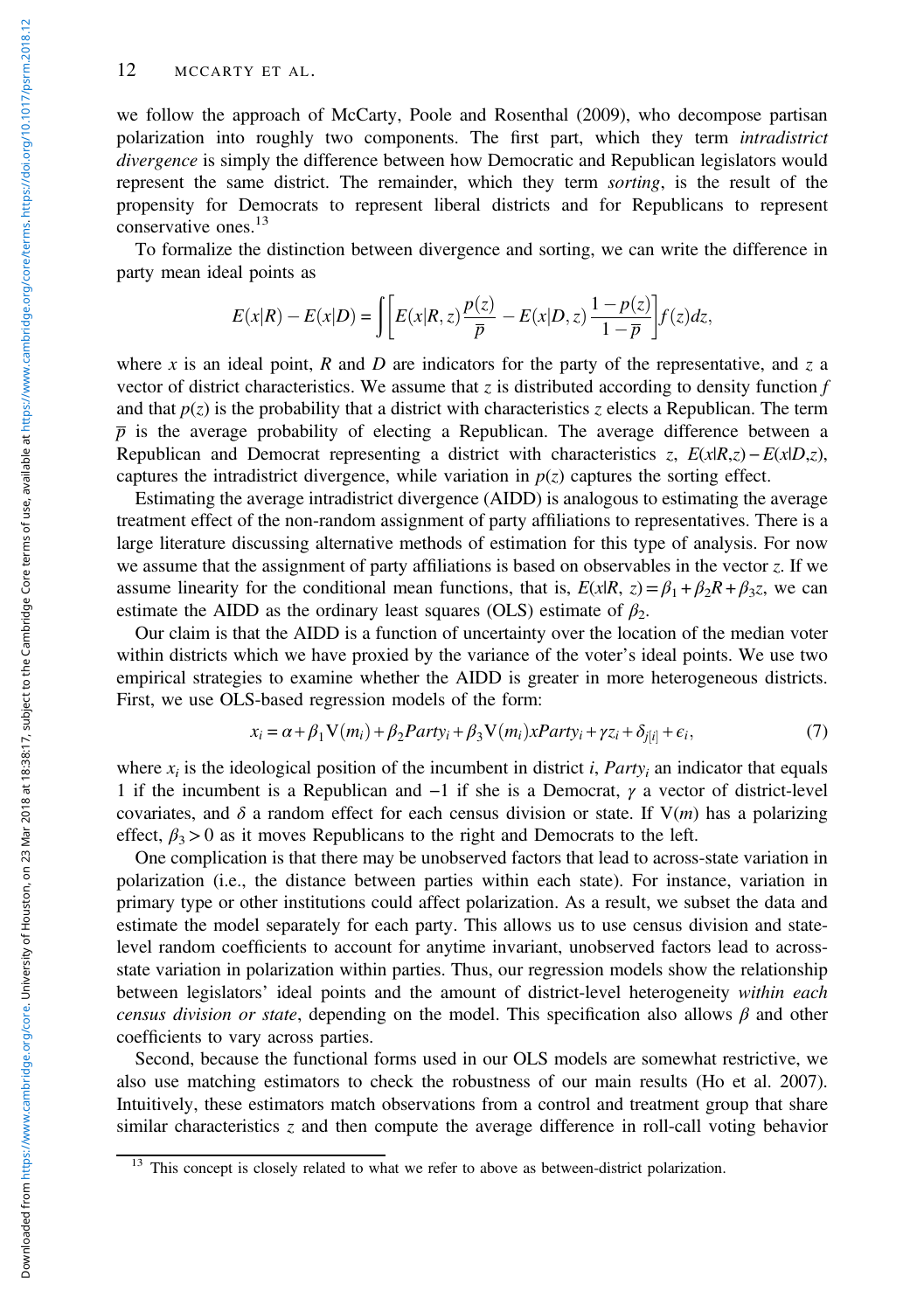for the matched set. We use the bias-corrected estimator developed by Abadie and Imbens [\(2006\)](#page-17-0) and implemented in R using the Matching package (Sekhon  $2011$ ).<sup>14</sup> Following McCarty, Poole and Rosenthal ([2009\)](#page-18-0) and Shor and McCarty [\(2011](#page-19-0)), we use matching techniques to estimate the *average district divergence* for districts with different levels of  $V(m_i)$ . Specifically, we use matching to estimate the AIDD for districts with "high" and "low" levels of heterogeneity. We define districts with "high" levels of heterogeneity as those that are above the national median, and those with "low" levels of heterogeneity as those that are below the national median.

We estimate the position of the median voter in each district using the approach described in Tausanovitch and Warshaw ([2013\)](#page-19-0). Specifically, we combine our super-survey of 350,000 citizens' policy preferences with a multilevel regression with post-stratification (MRP) model. Previous work has shown that MRP-based models yield accurate estimates of the public's preferences at the level of states (Park, Gelman and Bafumi [2004;](#page-18-0) Lax and Phillips [2009\)](#page-18-0) as well as congressional and state legislative districts (Warshaw and Rodden [2012](#page-19-0); Tausanovitch and Warshaw [2013](#page-19-0)). As a robustness check, we also run all of our models using presidential vote share in each district as a proxy for the position of the median voter.

Finally, we estimate the variance of the median voter in district *i* based on the standard deviation of the electorate's preferences in each district in the large data set of citizens' ideal points from Tausanovitch and Warshaw [\(2013](#page-19-0)) (Gerber and Lewis [2004;](#page-18-0) Levendusky and Pope [2010;](#page-18-0) Ensley [2012;](#page-17-0) Harden and Carsey [2012\)](#page-18-0). In Supplementary Appendix B, we also use an alternative measure of the heterogeneity of preferences in each district that eliminates the possibility that the measure is influenced by sample size. Our results are substantively similar using both definitions of the variance of the median voter in each district.

#### RESULTS

In this section, we present our main results on the link between the variance of the median voter in each senate district and polarization in legislators' roll-call behavior.<sup>15</sup> Before reporting on the multilevel and matching models, we first present some graphical evidence for our argument. [Figure 5](#page-13-0) shows how legislator ideology changes with district opinion. The three panels represent terciles of district heterogeneity, with the leftmost (or "first") the least heterogeneous, and the rightmost ("third") the most heterogeneous. Each point represents a unique legislator serving sometime between 2003 and 2012, with Republicans represented with triangles and Democrats with circles. Both parties are responsive to district opinion, with more conservative districts being represented by more conservative legislators. Nevertheless, a distinct separation between the parties is quite evident. More central to our point, that divergence is largest for the most heterogeneous districts.

We now turn to our multilevel analyses which are presented in [Table 1.](#page-13-0) The unit of analysis is the unique legislator in Shor and McCarty's ([2011\)](#page-19-0) data that served at some point between 2003 and 2012. The two columns show results of a simple multilevel model with varying intercepts for census divisions.<sup>16</sup> The results indicate that both Democratic and Republican state legislators take substantially more extreme positions in more ideologically heterogeneous districts. AIDD is clearly a function of ideological heterogeneity in the district. Controlling for mean district ideology, the difference between the roll-call voting behavior of Democrats and Republicans within states is

<sup>&</sup>lt;sup>14</sup> We match on the position of the median voter in each district.<br><sup>15</sup> In Supplementary Appendices C and D, we show substantively similar findings in both state houses and the US House.<br><sup>16</sup> In Supplementary Appendix B, we show that we obtain similar results using varying intercepts for each state.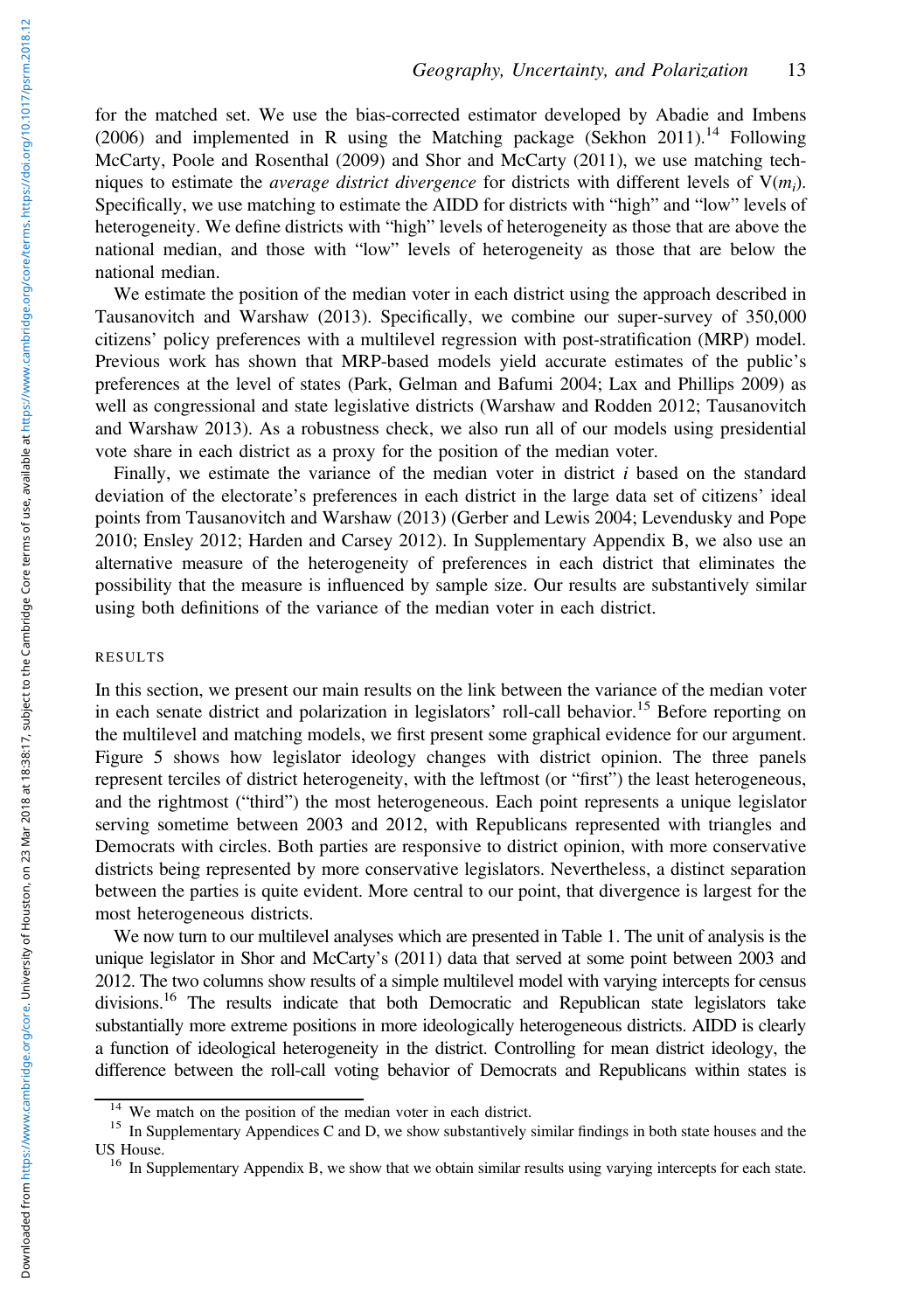<span id="page-13-0"></span>

Fig. 5. Scatterplot of legislator ideology and state senate district opinion, by heterogeneity tercile Note: Republicans are represented with triangles and Democrats with circles.

|                                                                |                             | Dependent Variables<br>Legislator Score |  |
|----------------------------------------------------------------|-----------------------------|-----------------------------------------|--|
|                                                                |                             |                                         |  |
|                                                                | R                           | D                                       |  |
|                                                                | (1)                         | (2)                                     |  |
| Heterogeneity                                                  | $0.44***$<br>(0.10)         | $-0.32***$<br>(0.10)                    |  |
| Citizen ideology                                               | $0.84***$                   | $0.85***$                               |  |
| Constant                                                       | (0.06)<br>0.05              | (0.04)<br>$-0.30**$                     |  |
| <b>Observations</b><br>Log likelihood                          | (0.15)<br>1501<br>$-607.87$ | (0.15)<br>1322<br>$-510.19$             |  |
| Akaike information criterion<br>Bayesian information criterion | 1225.74<br>1252.31          | 1030.38<br>1056.31                      |  |

TABLE 1 Heterogeneity: Upper Chamber Score Models (Multilevel)

Note: \*p < 0.1; \*\*p < 0.05; \*\*\*p < 0.01.

largest in districts that are most heterogeneous, and smallest in the most homogeneous districts.<sup>17</sup> Suggestively, the effect for Republicans appears somewhat higher than that for Democrats (though the difference is not significant at conventional levels). We also find substantively similar results using an alternate measure of ideological heterogeneity which adjusts for sample size at a cost to overall statistical power.<sup>18</sup>

To get a better idea of the size of the effect, consider the first two columns of Table 1. A shift from one-half of a standard deviation below the mean in our heterogeneity measure to one-half of a standard deviation above the mean (from 1.25 to 1.36), while keeping district opinion

<sup>&</sup>lt;sup>17</sup> While the theoretical model suggests that we should control for the expected median, we instead use estimates of the mean voter position that we obtain from MRP estimates. Using presidential vote by district

 $18$  The details of our analysis using this alternative measure are discussed in Supplementary Appendix B.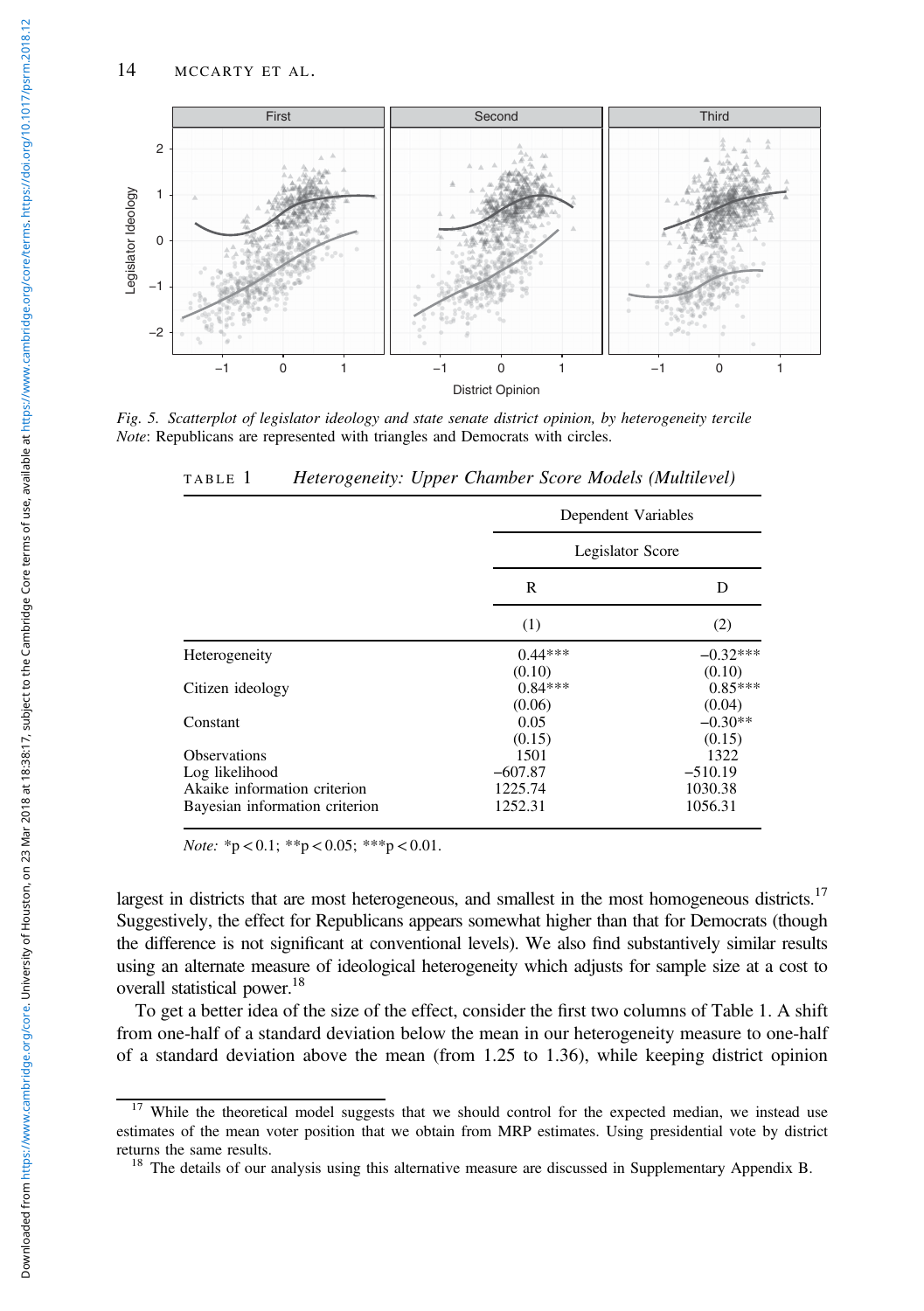

Fig. 6. Predicted values of Republican (a) and Democratic (b) ideal points as a function of district heterogeneity

constant at its mean, is predicted to make Republican legislator ideal points 0.05 units more conservative and Democratic ideal points 0.04 units more liberal. This total 0.09 point shift in AIDD due to an increase of 1 SD of heterogeneity is  $\sim$ 24.2 percent of the mean standard deviation of state legislator ideology by state.<sup>19</sup> Figure 6 shows these effects more vividly. A district with heterogeneity less than 1.0 can expect to be represented by a moderate, regardless of party. In contrast, districts with heterogeneity of 1.4 or more can expect to be represented by a legislator who is from the extremes of their party.

Finally, as discussed above, we use matching estimators to check the robustness of our main results. The matching approach tells a similar story to the OLS models. AIDD is substantially greater among matched districts that are more heterogeneous than in those that contain more homogeneous electorates. [Table 2](#page-15-0) shows that the AIDD in heterogeneous districts is 25 percent greater than in the more homogeneous districts.

Clearly, the use of random effects and matching cannot eliminate all concerns about omitted variable bias. To better account for this possibility, we also examine the subset of districts that have been represented by both parties. We do this in two ways. First, we isolate those districts that have elected members from both parties at some point in this decade. Then we measure within-district party divergence as the difference in the average ideal point score of these Democrats and Republicans. Our second approach cuts an even finer distinction. Here, we look at districts that have elected members from both parties within the same year. This would be the case for multi-member districts,<sup>20</sup> or in the context of a within-year transition from one party to the other due to a special election or appointment because of resignation or death. [Figure 7](#page-15-0) plots divergence as a function of district opinion heterogeneity in either set of districts. The results are striking; district heterogeneity and legislator partisan divergence are quite strongly related. $^{21}$ 

One final objection to the conclusions above is that our results may be capturing the effects of primary elections or other nominating contests. We address this in Supplementary Appendix E

<sup>&</sup>lt;sup>19</sup> The interquartile range is associated with an increase in divergence of 0.11, or 30.4 percent of the mean standard deviation of state legislator ideology by state, while comparing the 95th percentile heterogeneity district to a 5th percentile district is predicted to increase divergence by 0.28, or 77.6 percent of this benchma

<sup>&</sup>lt;sup>20</sup> This is analogous to comparing two US Senators from the two parties, taking advantage of the fact of their common constituency.

 $2<sup>1</sup>$  The obvious remaining concern is that the districts that have switched party control are not a random sample of all districts. But such districts represent exactly those properties that we expect of moderate districts high levels of party competition and legislative turnover. So the fact that we find a strong association of divergence and heterogeneity in such districts bolsters our broader point.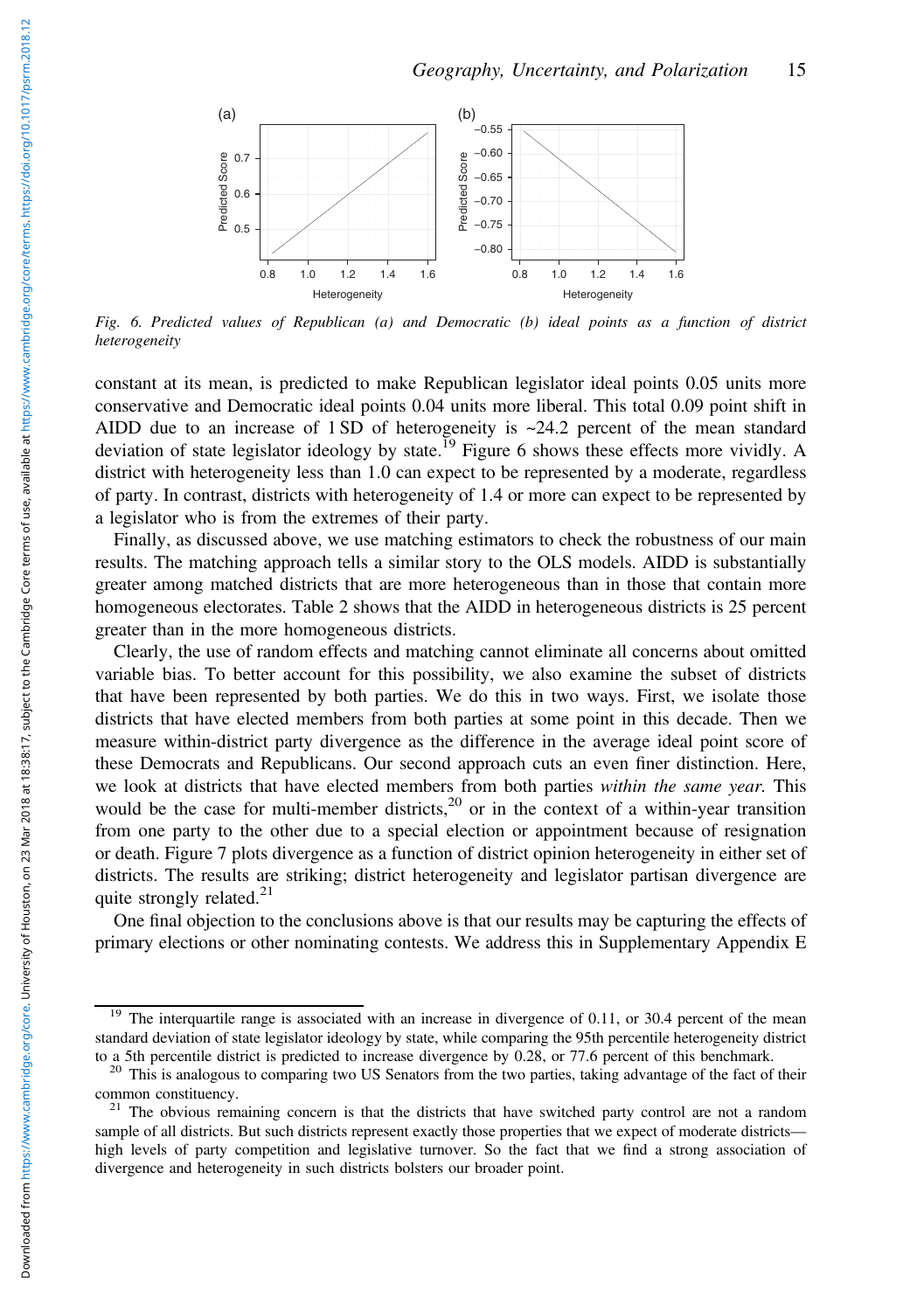|                    | No. of Observations | No. of Representatives | <b>AIDD</b> | SE   |
|--------------------|---------------------|------------------------|-------------|------|
| Overall            | 3396                | 1784                   |             | 0.02 |
| High heterogeneity | 1409                | 864                    | 1.45        | 0.04 |
| Low heterogeneity  | 1414                | 637                    | 1.15        | 0.04 |

<span id="page-15-0"></span>TABLE 2 Matching Estimates of the Average Intradistrict Divergence (AIDD) (Average Treatment Effect) in the Upper Chamber



Fig. 7. Scatterplot of district heterogeneity and partisan divergence

Note: (a) Within-district: compares the difference between the average ideology of Republicans and Democrats representing a single district anytime from 2003 to 2013. (b) Within-district, within-year: compares the differences between the two parties for districts with multiple representatives for a given year, due either to multi-member districts or mid-year replacement.

using analysis that pits our theory against a theory based on primaries. The results are more consistent with a theory based on uncertainty over the median voter.

#### DISCUSSION AND CONCLUSION

Our key findings can be summarized as follows. Partisan polarization within state legislatures emerges in large part from the fact that Democrats and Republicans represent districts with similar mean characteristics very differently. We have discovered that these differences are especially large in districts that are most internally heterogeneous. Further, we have discovered that these internally diverse districts are especially prevalent in the ideologically "centrist" places that most frequently change partisan hands in the course of electoral competition.

In other words, moderates are often not efficiently clustered in districts where they can dominate. We have identified a class of districts that are moderate on average without containing large densities of moderates. When candidates compete in these internally polarized districts in heterogeneous suburbs and spatially diverse non-metropolitan areas, they face weak incentives to adopt moderate platforms and build up moderate roll-call voting records. Rather, they can cater to primary constituents, donors, activists, or other forces that pull the parties away from the ideological center. We have motivated this intuition with a theoretical model focusing on the candidates' uncertainty about the ideology of the median voter on election day when the district does not contain a large density of moderates. Aggregating up to the level of states, we have shown that the states with the highest levels of within-district ideological polarization are also those with the highest levels of partisan polarization in the legislature.

Our analysis suggests several avenues for further research. First of all, as larger district-level public opinion samples become available with a longitudinal element, future research might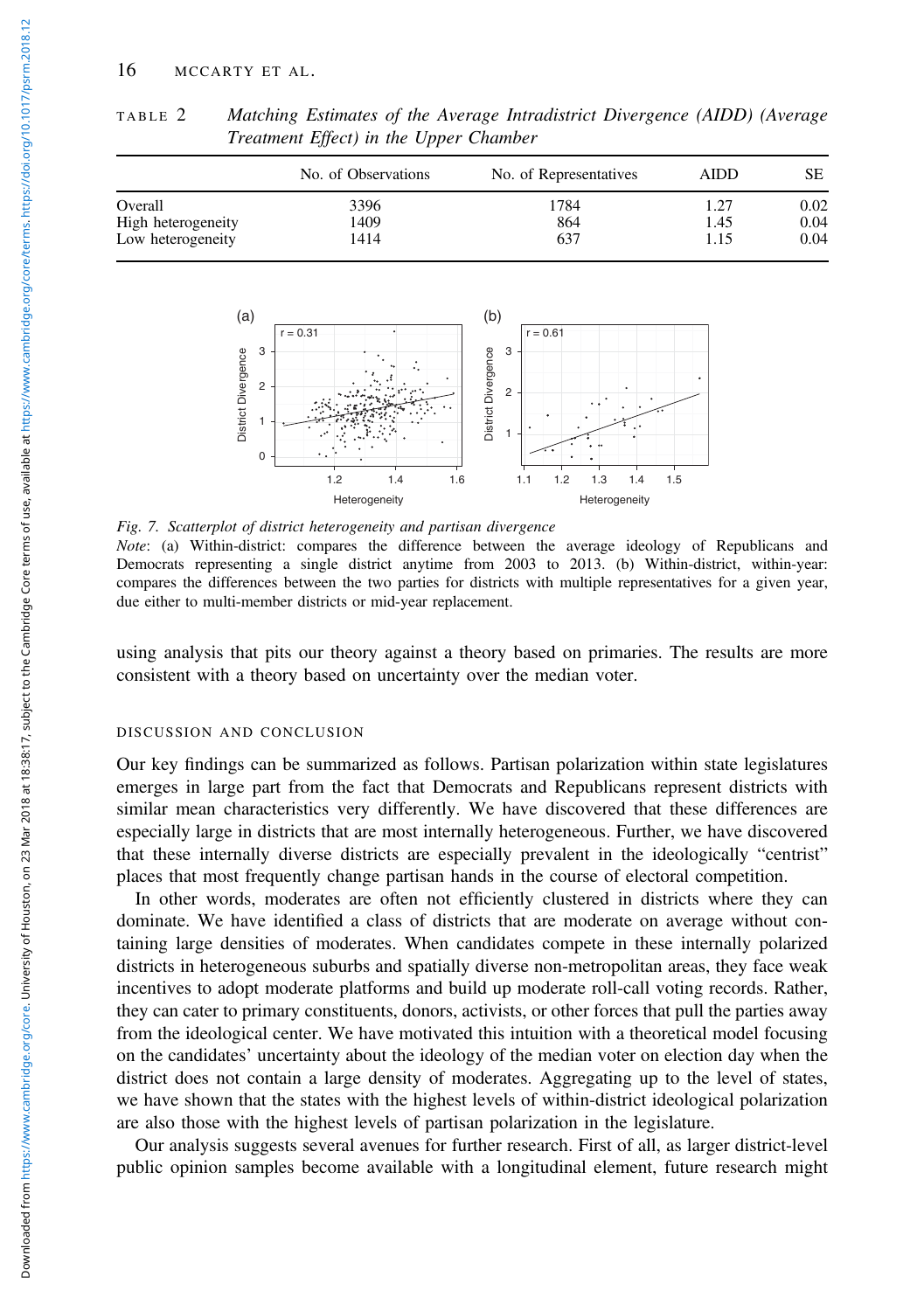

Fig. 8. Race, ethnicity, and distance from city center

focus more explicitly on the relationship between fluctuations in turnout and the identity of the median voter in different types of districts. Second, it would be useful to develop and test hypotheses about the potential role of primaries and campaign finance in generating divergence of voting behavior in heterogeneous districts.

Third, it would be useful to examine whether within-district heterogeneity has risen over time, and whether this can be connected to the rise of polarization in the US House, senate, and state legislatures. We have noted above that many of the ideologically heterogeneous districts are in suburbs that have experienced rapid population change. To visualize this trend, we have collected census tract-level data on race, and measured the distance of the centroid of each tract from the city center in each of the 100 largest metro areas in the United States. Using all of the tracts across 100 cities, Figure 8 displays population shares of African Americans, Latinos, and whites against the distance from the relevant city center, first in 1970 and then in 2010.

Figure 8 illuminates a major demographic transformation. If we define suburbia as beginning around 8 km from the city center, we see that inner suburbs were around 85 percent white in 1970, but on average they are barely over 50 percent white today. While falling with distance from the city center, racial heterogeneity extends well out into the middle and more distant suburbs as well. Latinos and especially African Americans were once clustered in city centers, but they are now spread throughout the suburban periphery.

The geography of income has also transformed during the same period. [Figure 9](#page-17-0) displays box plots of average inflation-adjusted tract-level household income by distance from the city center, first in 1970 and then in 2010. It shows that the heterogeneity of income has grown dramatically throughout metro areas, especially in the suburbs. When legislative districts are drawn in the suburbs, they are likely to encompass an increasingly heterogeneous group of voters with respect not only to race, but also income.

Finally, our analysis has implications for debates about legislative districting reform. A common claim is that polarization emerges because districts have become too homogeneous, as like-minded Americans have moved into similar communities and politicians have drawn incumbent-protecting gerrymanders. Some reformers advocate the creation of more heterogeneous districts, like California's sprawling and diverse state senate districts, in order to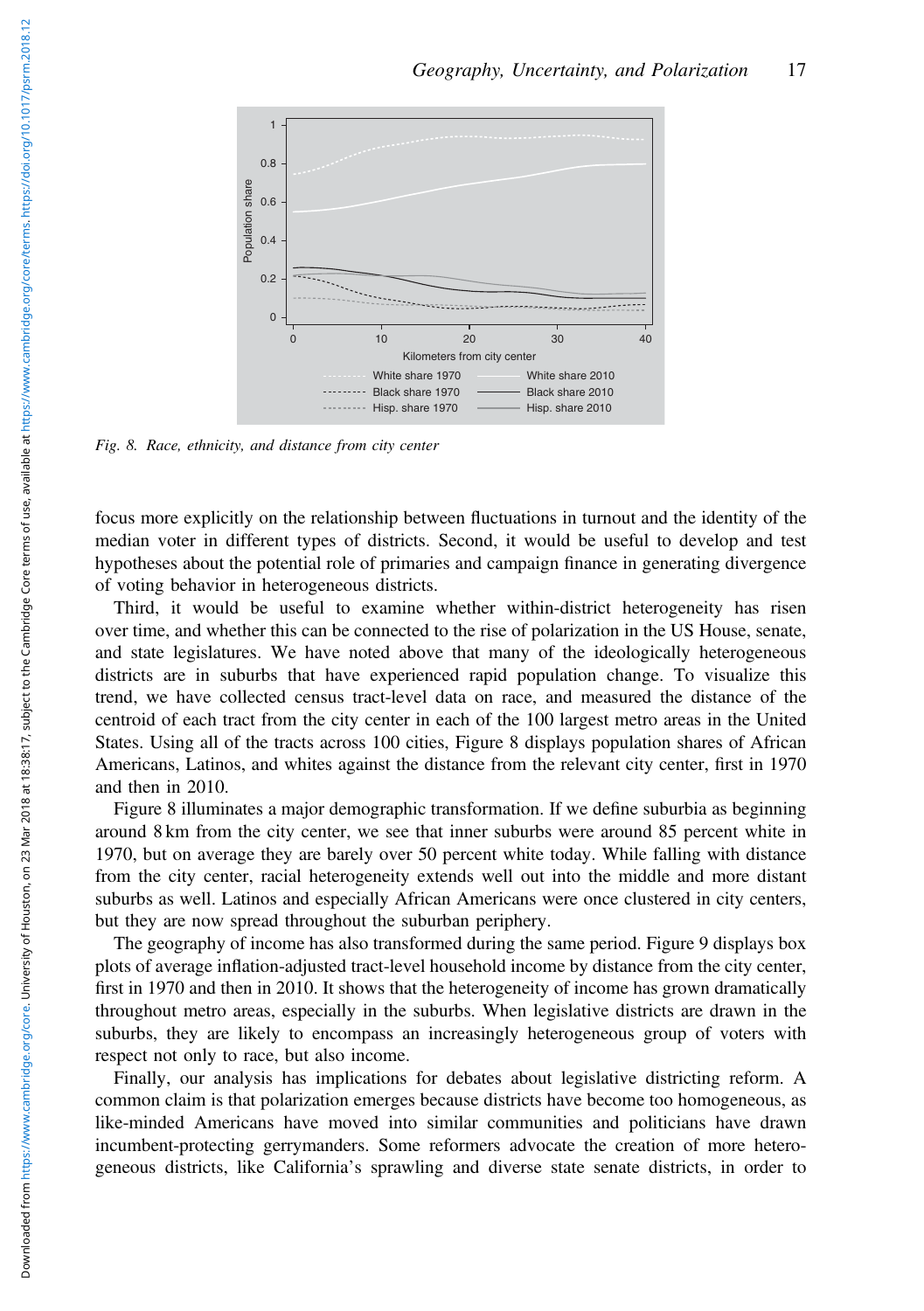<span id="page-17-0"></span>

Fig. 9. Income and distance from city center

enhance political competition and encourage the emergence of moderate candidates. This paper turns this conventional wisdom on its head. When control of the legislature hinges on fierce competition within internally polarized winner-take-all districts, candidates, and parties do not necessarily face incentives for policy moderation.

#### REFERENCES

- Abadie, Alberto, and Guido W. Imbens. 2006. 'Large Sample Properties of Matching Estimators for Average Treatment Effects'. Econometrica 74(1):235–67.
- Ansolabehere, Stephen, James M. Snyder, Jr., and Charles Stewart, III. 2001. 'Candidate Positioning in U.S. House Elections'. American Journal of Political Science 45(1):136–59.
- Ansolabehere, Stephen, Pamela Ban, and James M. Snyder, Jr. 2017. 'Harvard Election Data Archive'. Available at [https://dataverse.harvard.edu/dataverse/eda,](https://dataverse.harvard.edu/dataverse/eda) accessed 25 August 2011.
- Bafumi, Joseph, and Michael C. Herron. 2010. 'Leapfrog Representation and Extremism: A Study of American Voters and their Members in Congress'. American Political Science Review 104(3): 519–42.

Bailey, Michael, and David W Brady. 1998. 'Heterogeneity and Representation: The Senate and Free Trade'. American Journal of Political Science 42(2):524–44.

- Barber, Michael J., and Nolan McCarty. 2013. 'Causes and Consequences of Polarization'. In Jane Mansbridge and Cathie Jo Martin (eds), Negotiating Agreement in Politics, 19–53. Washington, DC: American Political Science Association.
- Bishin, Benjamin G., Jay K. Dow, and James Adams. 2006. 'Does Democracy "Suffer" from Diversity? Issue Representation and Diversity in Senate Elections'. Public Choice 129(1–2):201–15.

Calvert, Randall L. 1985. 'Robustness of the Multidimensional Voting Model: Candidate Motivations, Uncertainty, and Convergence'. American Journal of Political Science 29(1):69–95.

- Clinton, Joshua D. 2006. 'Representation in Congress: Constituents and Roll Calls in the 106th House'. Journal of Politics 68(2):397–409.
- Downs, Anthony. 1957. An Economic Theory of Democracy. New York: Columbia University Press.
- Ensley, Michael J. 2012. 'Incumbent Positioning, Ideological Heterogeneity and Mobilization in US House Elections'. Public Choice 151(1–2):43–61.

Fiorina, Morris P. 1974. Representatives, Roll Calls, and Constituencies. Lexington, MA: Lexington Books.

Fiorina, Morris P., and Samuel J. Abrams. 2008. 'Political Polarization in the American Public'. Annual Review of Political Science 11:563–88.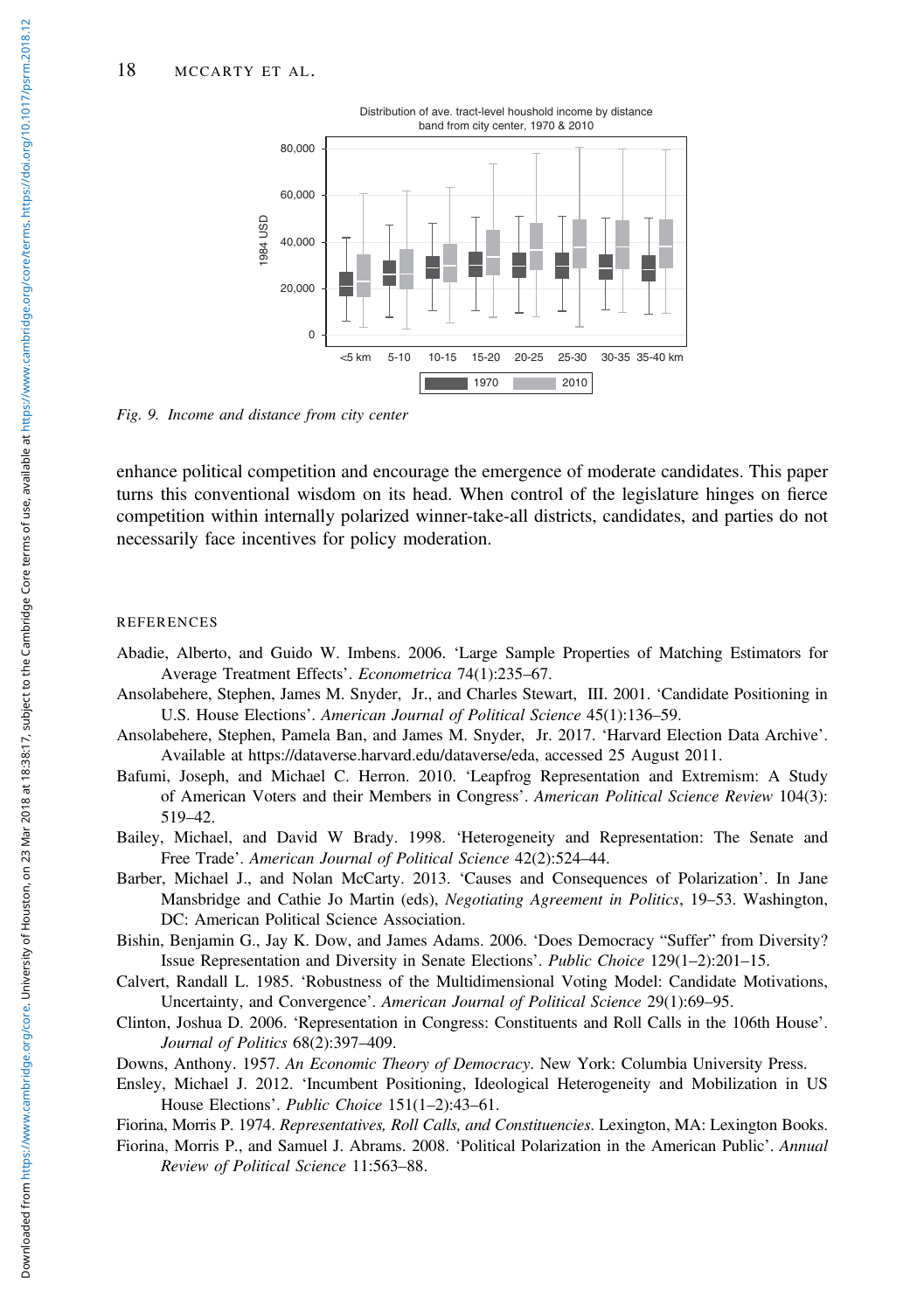- <span id="page-18-0"></span>Fiorina, Morris P., and Samuel A. Abrams. 2010. 'Where's the polarization?' In Richard G. Niemi, Herbert F. Weisberg and David C. Kimball (eds), Controversies in Voting Behavior, 309–318. Washington, DC: CQ Press.
- Gerber, Elisabeth R., and Jeffrey B. Lewis. 2004. 'Beyond the Median: Voter Preferences, District Heterogeneity, and Political Representation'. Journal of Political Economy 112(6): 1364–1383.
- Harden, Jeffrey J., and Thomas M. Carsey. 2012. 'Balancing Constituency Representation and Party Responsiveness in the US Senate: The Conditioning Effect of State Ideological Heterogeneity'. Public Choice 150(1–2):137–54.
- Ho, Daniel E., Kosuke Imai, Gary King, and Elizabeth A. Stuart. 2007. 'Matching as Nonparametric Preprocessing for Reducing Model Dependence in Parametric Causal Inference'. Political Analysis 15(3):199–236.
- Jacobson, Gary. 2004. 'Explaining the Ideological Polarization of the Congressional Parties since the 1970s'. Paper presented at the Annual Meeting of the Midwest Political Science Association, Palmer House Hilton, Chicago, IL, 15 April. Available a[t http://papers.ssrn.com/sol3/papers.cfm?]( http://papers.ssrn.com/sol3/papers.cfm?abstract_id=1157024) [abstract\\_id]( http://papers.ssrn.com/sol3/papers.cfm?abstract_id=1157024)=1157024, accessed 1 February 2014.
- Jones, David R. 2003. 'Position Taking and Position Avoidance in the US Senate'. Journal of Politics 65(3):851–63.
- Kirkland, Justin H. 2014. 'Ideological Heterogeneity and Legislative Polarization in the United States'. Political Research Quarterly 67(3):533–46.
- Lax, Jeffrey R., and Justin H. Phillips. 2009. 'How Should we Estimate Public Opinion in the States?'. American Journal of Political Science 53(1):107–21.
- Levendusky, Matthew. 2009. The Partisan Sort: How Liberals Became Democrats and Conservatives Became Republicans. Chicago: University of Chicago Press.
- Levendusky, Matthew S., and Jeremy C. Pope. 2010. 'Measuring Aggregate-Level Ideological Heterogeneity'. Legislative Studies Quarterly 35(2):259–82.
- Manson, Steven, Jonathan Schroeder, David Van Riper, and Steven Ruggles. 2017. 'PUMS National Historical Geographic Information System: Version 12.0 [Database]'. Available at [http://doi.org/](http://doi.org/10.18128/D050.V12.0) [10.18128/D050.V12.0,](http://doi.org/10.18128/D050.V12.0) accessed 18 December 2014.
- Masket, Seth E., Jonathan Winburn, and Gerald C. Wright. 2012. 'The Gerrymanderers are Coming! Legislative Redistricting Won't Affect Competition or Polarization Much, No Matter Who Does It'. PS: Political Science & Politics 45(1):39–43.
- McCarty, Nolan, Keith T. Poole, and Howard Rosenthal. 2006. Polarized America: The Dance of Ideology and Unequal Riches. Boston: MIT Press.
- McCarty, Nolan, Keith T. Poole, and Howard Rosenthal. 2009. 'Does Gerrymandering Cause Polarization?'. American Journal of Political Science 53(3):666–80.
- Miller, Warren E., and Donald E. Stokes. 1963. 'Constituency Influence in Congress'. American Political Science Review 57(1):45–56.
- Orfield, Myron, and Thomas Luce. 2013. 'America's Racially Diverse Suburbs: Opportunities and Challenges'. Housing Policy Debate, 23(2):395–430.
- Park, David K., Andrew Gelman, and Joseph Bafumi. 2004. 'Bayesian Multilevel Estimation with Poststratification: State-Level Estimates from National Polls'. Political Analysis 12:375–85.
- Poole, Keith T., and Howard Rosenthal. 1997. Congress: A Political-Economic History of Roll Call Voting. New York: Oxford University Press.
- Rodden, Jonathan. 2015. 'Geography and Gridlock in the United States'. In Nathaniel Persily (ed.), Solutions to Political Polarization in America, 104–20. Cambridge: Cambridge University Press.
- Sekhon, Jasjeet S. 2011. 'Multivariate and Propensity Score Matching Software with Automated Balance Optimization: The Matching package for R'. Journal of Statistical Software 42(7):1–52.
- Shor, Boris. 2014. 'Congruence, Responsiveness, and Representation in American State Legislatures'. Paper presented at 2014 Annual Meeting of the American Political Science Association, Washington, DC, 30 July. Available at [http://papers.ssrn.com/sol3/papers.cfm?abstract\\_id](http://papers.ssrn.com/sol3/papers.cfm?abstract_id=1697352)=1697352, accessed 1 November 2014.